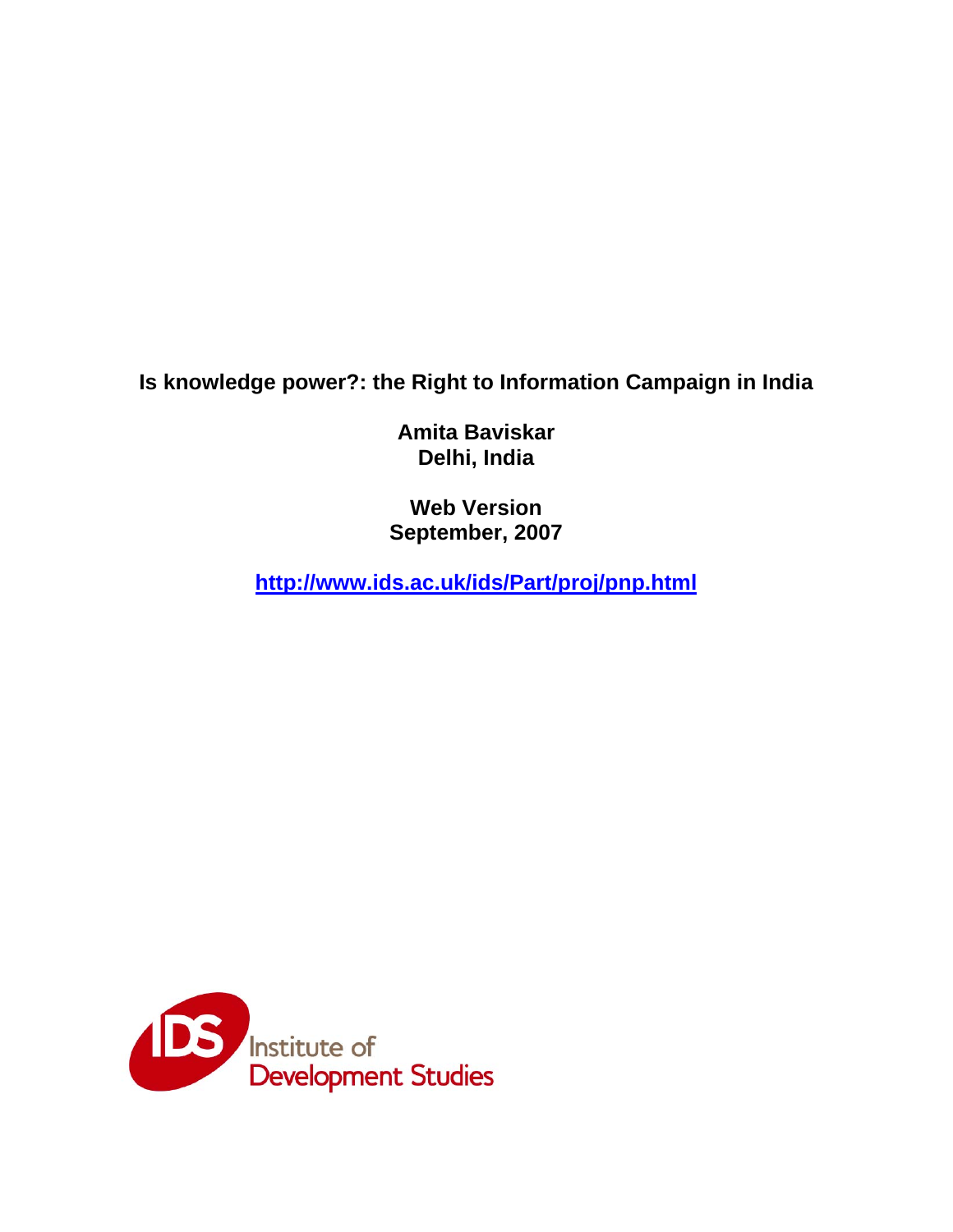This paper was prepared for the project on Citizen Engagement and National Policy Change, coordinated by John Gaventa at the Institute of Development Studies and Gary Hawes, of the Ford Foundation. We are grateful to the Ford Foundation for its support. We anticipate that shorter versions of the papers will be forthcoming as a printed volume.

Other papers in the series include:

*Cultural Adaptations: The Moroccan Women's Campaign to Change the Moudawana* 

*Protecting the Child: Civil Society and the State in Chile* 

*Mexico Case Study: Civil Society and the Struggle to Reduce Maternal Mortality* 

*Reforming the Penal Code in Turkey: The Campaign for the Reform of the Turkish Penal Code from a Gender Perspective* 

*The Extraordinary 'Ordinary': The Campaign for Comprehensive AIDS Treatment in South Africa* 

*The National Campaign for Land Reform in the Philippines* 

*Urban Reform, Participation and the Right to the City in Brazil*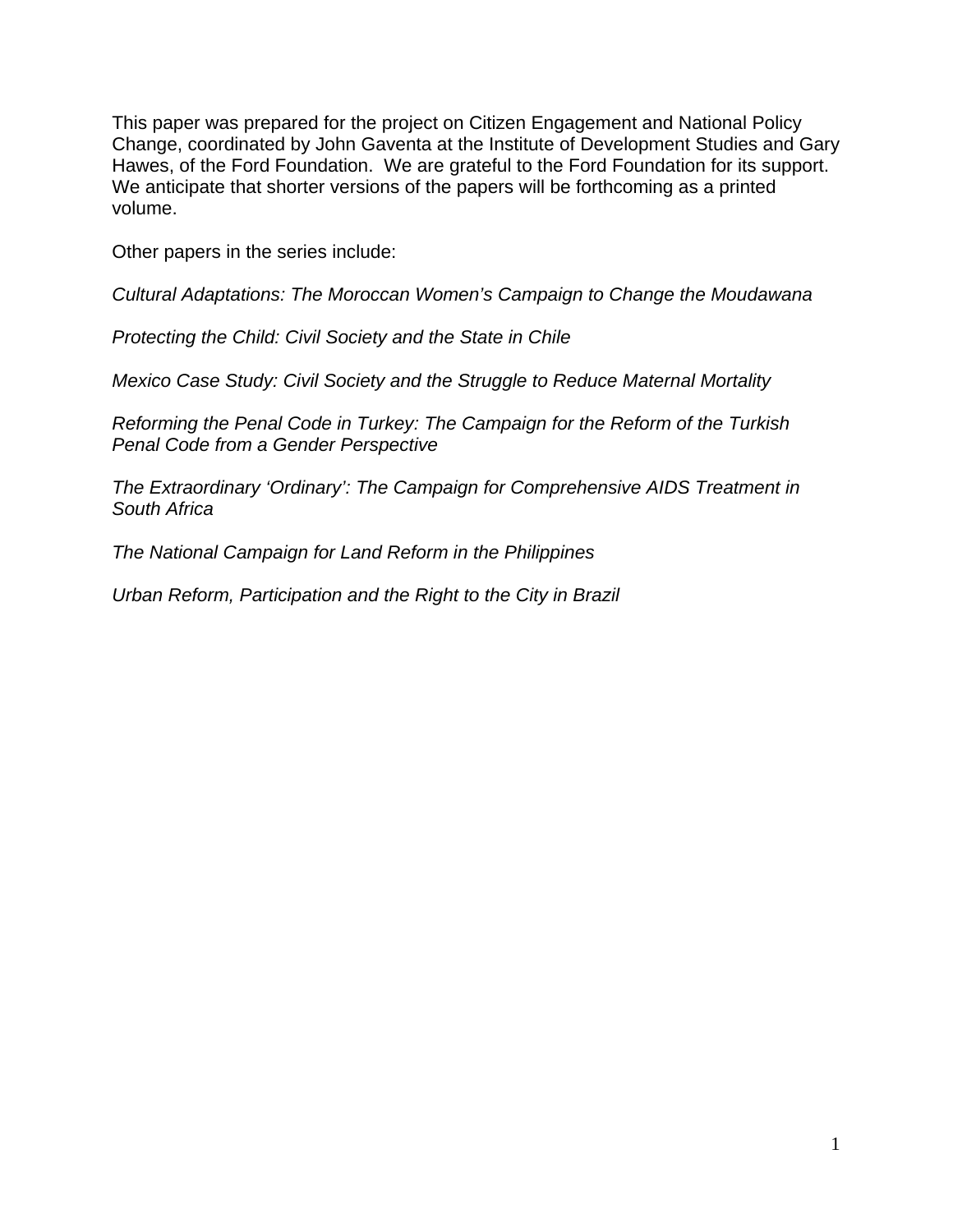#### **Introduction**

All over India, along dusty rural roads and city streets, one can now see signboards in the local language announcing ongoing construction works. Whether repairing a road, building a school or bridge, or digging a check-dam, the government prominently displays basic information about the work undertaken. The signs make public a project's purpose and its technical specifications, its cost and source of funding, the executing agency, and the date of commencement. They declare the government's commitment to transparency in public expenditure, acknowledging a demand that has been vigorously voiced by various social groups in India in the last decade, more recently under the rubric of the National Campaign for the Right to Information. Through the signboards, a major achievement in the struggle for greater accountability in governance is writ large across the Indian landscape.

Mandated by the government as a response to public pressure, the signboards would be meaningless if the process of mobilization that led to them was not sustained. In the past, these signs would merely have served a cosmetic purpose. Even the literate few who could understand them would have found it almost impossible to negotiate their way through the labyrinths of government procedure to verify whether a project met its stated parameters. Take road works, for instance. Each year, a municipality spends millions of rupees on road repairs. Generally, projects are sub-contracted to private firms who often corner jobs by bribing the appropriate municipal officials and corporators to reject more competitive bids. Once their bid has been chosen, these firms short-change the public by using substandard materials and by cutting corners in the work process. Another round of bribes at the time of inspection ensures that the work is approved and their payments cleared. Confronted with roads that become potholed barely a month since repair, most citizens could do little besides fulminating against the rampant corruption in public works. The signboards would get only a passing glance.

This dismal state of affairs received a major jolt when citizens' groups in various parts of India began using the Right to Information (RTI) to inspect government documents. Upon payment of a nominal fee and photocopying charges, any citizen can now ask for specific information and the competent government authority is required to respond within a short period. If information is not provided, or if it is inaccurate or incomplete, citizens can complain to a Public Grievance Commissioner. If an officer is found delaying or withholding information or supplying wrong information, s/he can be fined a fixed amount for each day of delay. In the case of the repairs on a potholed road, how did examining the public record help? Comparing government papers with physical inspections of the work and examining building materials against their official specifications showed precisely where the records had been fudged and by whom. Not only did it enable groups to demand that incompetent and corrupt officials be prosecuted and collaborating firms blacklisted, their vigilance and continued public scrutiny ensured that future projects were less likely to be undermined by corrupt practices. As a result of these efforts, greater probity and efficacy in public works is much more likely.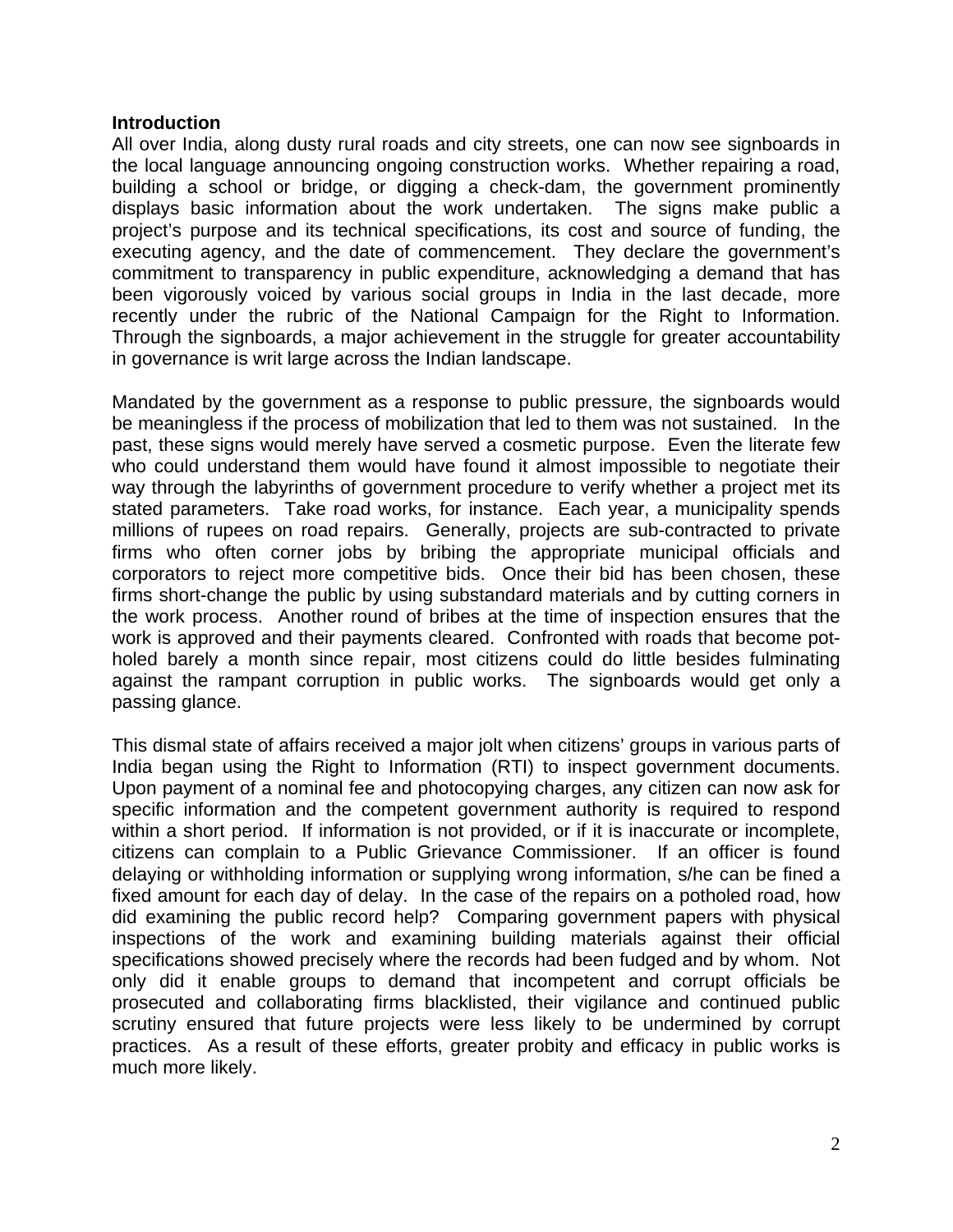The National Campaign for People's Right to Information (NCPRI) was formally launched in 1996 at a gathering of more than a hundred activist organizations. Campaign leaders described their goals as 'transparency in public life, empowerment of people, deepening of democracy, and fighting corruption and malgovernance'. Their primary focus was to campaign for a national law on the right to information. In the same year, the NCPRI and the Press Council of India sent the first draft of such an Act to the government for consideration. $1$  Since 1996, nine out of 28 Indian states enacted legislation to grant citizens the right to information (RTI), and on October 12, 2005, the central government led by the Congress Party made operational a national-level Right to Information Act that applies throughout the country to central, state and local government institutions. The Act is a major milestone in the Campaign's ongoing struggle. As required by the Act, all government departments and public sector organizations are currently putting together the infrastructure needed to meet public demands for information. This entails appointing Public Information Officers and training personnel to answer queries. Such a flurry of bureaucratic activity in response to a new law is unusual. How was such a radical piece of legislation passed and notified?<sup>2</sup>

At the NCPRI national convention in Delhi in October 2004, a diverse array of people – rural development workers, anti-dam activists, urban slum-dwellers' organizations, politicians from the Left and far-Left, advocacy and research NGOs, lawyers and legal activists, academics, and the odd bureaucrat – reflected on their experiences with trying to get information and deliberated on how to make the campaign more effective. What these discussions made powerfully evident was that the demand for the right to information had grown from tiny sporadic initiatives dispersed across the country to a concerted campaign. The forging of horizontal links was matched by the leap in vertical reach, from targeting local governments and small projects to securing legislative action at the highest levels of the state. Translating legislation into practice seems much more likely with the strongly mobilized grassroots organizational network of the NCPRI.

The recent successes of the NCPRI are all the more impressive because its constituent organizations belong to that most marginal political group – 'people's organizations' that are neither NGOs who draw on donor funding, nor formal political parties. Some of these groups achieve a prominence out of proportion to the numbers they represent, especially when they address issues of national development and the environment (e.g. large dams), but the majority labour on in relative obscurity. How were these small

<sup>&</sup>lt;sup>1</sup> The then government appointed a Working Group headed by H. D. Shourie, a retired civil servant and consumer rights advocate who headed the NGO Common Cause. The group watered down the NCPRI-PCI draft to produce a Freedom of Information Bill that the NCPRI found highly unsatisfactory. This Bill was passed by Parliament in 2002. For an insightful account of these events, see Mander n. d. Before this, the coalition government of 1989 headed by V. P. Singh had attempted to draft an RTI Act. PM Singh, who is now associated with the NCPRI, ruefully reminisces that the committee of ministers constituted to draft a Bill used the RTI as a pretext to go on a world tour to 'study' similar legislation. Their diligent tourism notwithstanding, no Bill was drafted.

 $\frac{2}{3}$  Simply enacting a law is not enough; it must be 'notified' by the government with an accompanying set of rules to make it operational. Several laws, including the earlier Freedom of Information Act 2002, were suspended in limbo despite being passed by Parliament and approved by the President of India because the government did not follow up by issuing notification.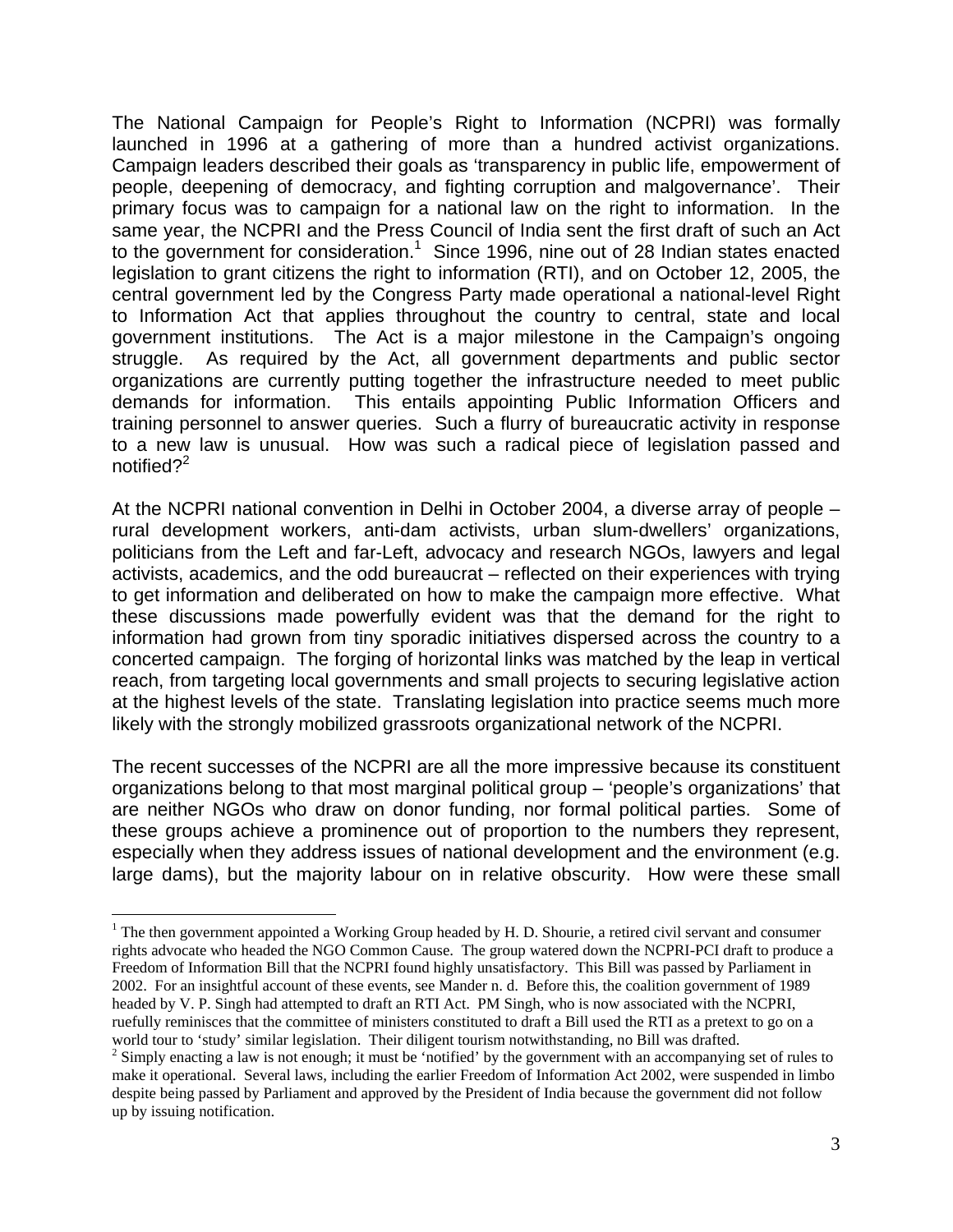localized groups able to sustain a long-term campaign that resulted in opening up the public sphere, enabling popular participation that made the government more accountable to ordinary citizens? What strategies of networking did they use to expand and consolidate their sphere of influence? How were they able to win over neutral groups and neutralize hostile ones?

There are also other intriguing aspects to the NCPRI. In the early 1990s, no observer of the social movement scene in India would have identified the Right to Information as a significant political issue. The top contender would have been the campaign against displacement by development projects, spearheaded by the movement against the dams on the river Narmada, the Narmada Bachao Andolan (Save Narmada Movement) or NBA. When the NBA, together with groups such as the Kerala Fishworkers' Forum, started a coalition called the National Alliance of People's Movements, it seemed that the next decade of social movements organizing would focus on fighting for livelihood rights and control over natural resources, uniting farmers, fishworkers, forest-dwellers against a developmentalist state and private capitalist corporations. The pattern of development that displaced poor local communities by usurping their land and natural resources was the centre of critique. Within this campaign, the question of citizens' right to information did crop up repeatedly as social movements sought greater information on government projects. For instance, the Narmada Bachao Andolan had challenged the Official Secrets Act to demand access to dam-related documents and to assert the right to public protest in 1988. Yet, while the demand for greater public accountability was an intrinsic element of the social movements of the 1980s and early 1990s, they did not directly or explicitly focus on the right to information. From the vantage point of those years, no one could have predicted that the next major social mobilization, far more extensive and effective than the NAPM, would be the NCPRI. What has enabled the current campaign to act in a concerted fashion? How does it draw on the networks and political analyses created by the National Alliance of Peoples' Movements of the early 1990s? In what ways do its strategies diverge from those of previous campaigns?

Another curious aspect of the success of the NCPRI is the fact that it has occurred during a period when successive governments have firmly established the Indian economy on the path of economic liberalization. Neoliberal policies have resulted in the shrinking of poor people's access to basic subsistence and in the denial of government goods and services to them. Does this context make the RTI an anomaly? Should it be interpreted as a democratic sop, meant to create political legitimacy even as the economic ground is being cut from under people's feet? After all, what use is information if you cannot feed yourself? Left radicals may dismiss the RTI as liberal anodyne, and accuse the government of cold-blooded cynicism: If they don't have bread, let them eat paper.<sup>3</sup> What does the unexpected success of the NCPRI tell us about the Indian polity and about the workings of democracy in an age of liberalization? Also, what has been the role of the international conjuncture in shaping the RTI movement in India? Is it mere coincidence that more than fifty nations around the world

1

<sup>3</sup> Dunu Roy's article in *Seminar* **(**discusses the political context in which the US government passed the Freedom of Information Act and argues that the law was intended to divert more radical energies.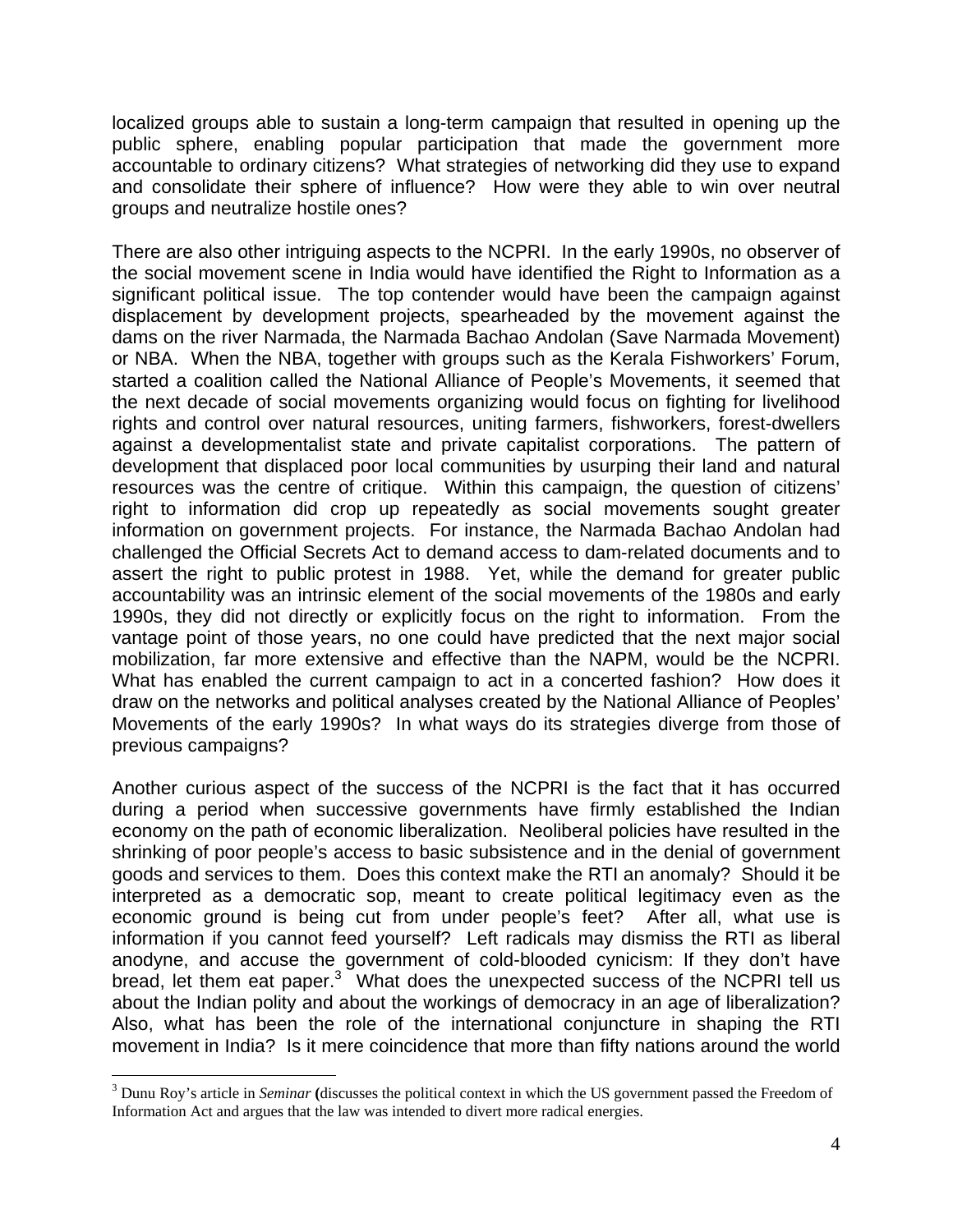have passed RTI legislation since 1990? When the neo-liberal global order, led by the IMF and World Bank also claims to promote 'good governance,' what strategies does the NCPRI chart in order to escape being co-opted as part of this transnational project?

I shall examine these and other questions about what the NCPRI has accomplished and the challenges that it continues to face by (a) outlining a brief history of the campaign; (b) analyzing the reasons for its success; and (c) discussing its limitations. I have used detailed interviews with activists and scholars affiliated with the NCPRI to construct an oral history of the campaign and some of its constituent members, both organizations and individuals. Our conversations examined particular events that were critical to the campaign's organization and efficacy, as well as conjunctures that created significant breakthroughs in terms of ideology and mobilization. I have also focused on two organizations that have been central to the NCPRI: the Mazdoor Kisan Shakti Sangathan that started the RTI movement in rural Rajasthan and the Delhi-based Parivartan that went on to become the campaign's leading activist group on issues affecting the urban poor, to chart the changes in their practices and perspectives. I also draw upon interviews with activists and analysts not associated with the NCPRI who have a different view of its activities. Access to secondary sources – newspaper records, press statements, government orders – supplements fieldwork which involved attending RTI workshops, public meetings, and conventions.<sup>4</sup>

## **The National Campaign: A Brief History**

The formal launch of the NCPRI in 1996 could not have happened without years of prior effort by its constituent members to secure the RTI on their own spheres of work.<sup>5</sup> As stated above, many people's organizations struggled to gain access to information about government projects, especially their social and environmental impacts. As those campaigning against forestry projects, large dams and mining discovered, the government rarely volunteered such information. Activists had to rely on 'leaked' documents and information gleaned from government responses submitted to the courts and to donor organizations such as the World Bank which had a more liberal public disclosure policy.<sup>6</sup> Ironically the Indian government granted the right to information of multilateral funding organizations first, before recognizing the same for its own citizens. The government's apprehensions that information made available to activists would be used to undermine development projects were well-founded. Through public interest litigation and by marshalling critical analyses from scientists and other technical experts sympathetic to their cause, people's organizations were able to mount comprehensive challenges to development projects. In many instances, they were able to stop or modify or, at least, stall projects. However, in the welter of claims and counter-claims about development projects, their benefits and losses, the debate grew increasingly polarized. The state's accusation that people's organizations were

<sup>&</sup>lt;sup>4</sup> The best online archive of reportage on the Right to Information can be found at  $\frac{http://www.indiatogether.org/rti.}$ The official website of the NCPRI is http://www.righttoinformation.info. The international freedom of information

campaign website is **http://www.freedominfo.org.** See also the special issue of *Seminar*.<br><sup>5</sup> An informative pre-history of the Right to Information campaign, especially early attempts to seek information on environmental hazards, can be found in Singh n. d.

<sup>6</sup> Fox and Brown 1998.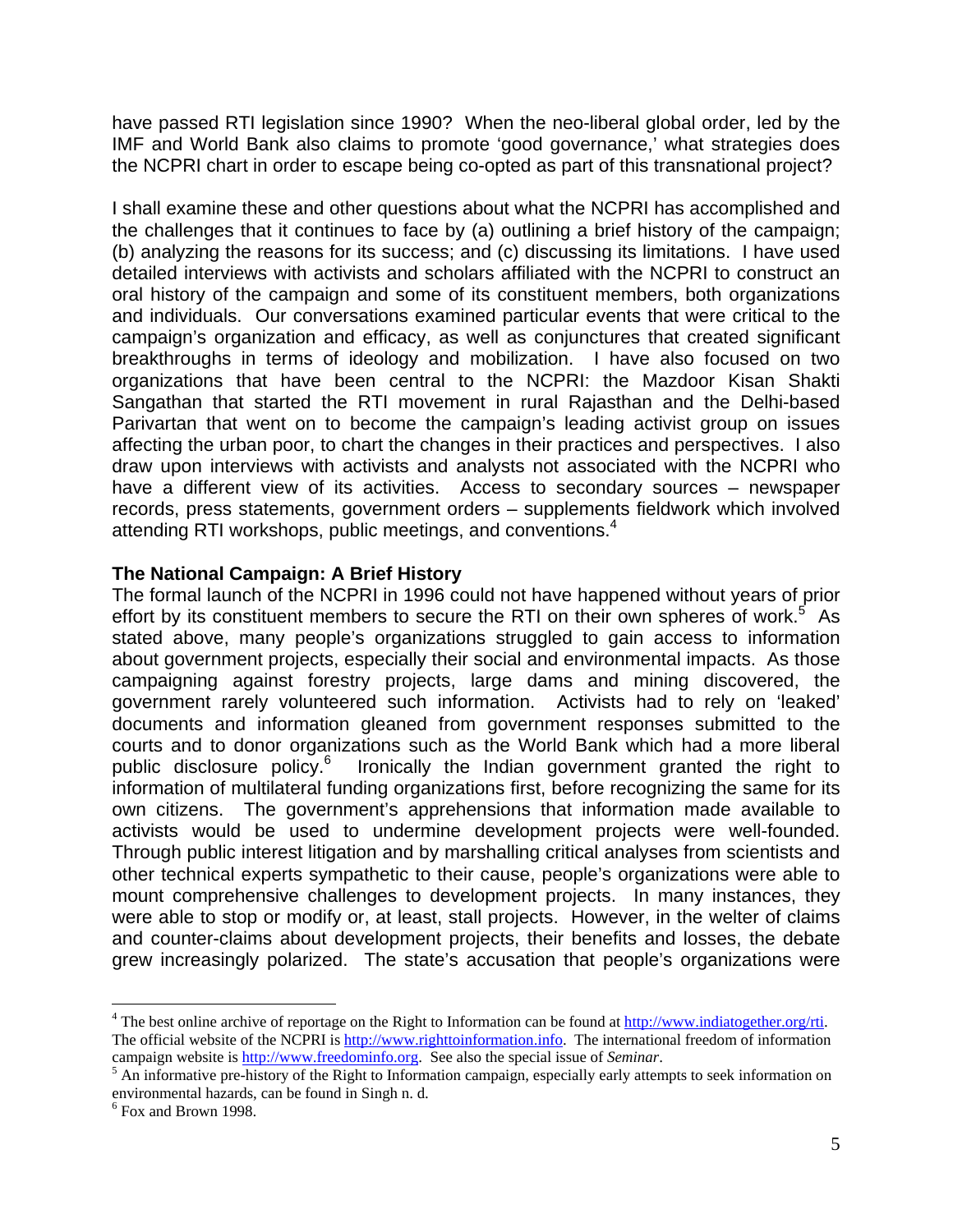not 'constructive' and that they did not want India to develop, was overwhelmingly supported by dominant groups in the country. As economic liberalization proceeded in the 1990s, to be met by opposition from the National Alliance of People's Movements, the charge that the 'anti-development lobby' was backward-looking was voiced even more loudly. As the debate on development became increasingly adversarial, the middle-ground for negotiation and compromise eroded.

During the 1980s and 1990s, while some people's organizations were concentrating on mobilizing against particular development projects or government decisions: the Narmada dams, displacement from national parks, the entry of corporate firms into agriculture and fisheries, others were engaged in more wide-ranging mobilization around rural development. Small localized *jan sangathans* (people's organizations) occupied the social action field along with the *jan andolans* (people's campaigns/movements). The sangathans were often members of andolans on particular issues. For instance, the Khedut Mazdoor Chetna Sangath in western Madhya Pradesh, which worked on the issue of adivasi (tribal) rights to land and forests, reviving an adivasi cultural identity, and on access to rural development works, was also a part of the Narmada Bachao Andolan because some of the villages where the Sangath worked were threatened by displacement due to the Narmada dam.<sup>7</sup> In turn, the andolans could fairly quickly activate affected populations by drawing upon the longterm political mobilization effected by the sangathans. While the andolans caught the media eye, the sangathans were more low-key, building networks of solidarity with others in their region while, at the same time, through their participation in the andolans, gaining a wider political canvas and becoming more media-savvy and aware of the importance of cultivating links to the intelligentsia.

#### *Mazdoor Kisan Shakti Sangathan*

One such sangathan, the Mazdoor Kisan Shakti Sangathan (Workers' and Farmers' Power Union) or MKSS, was formed in 1987 in Devdungri village in southern Rajasthan in western India by Aruna Roy, Shankar Singh, and Nikhil Dey who began organizing poor farmers in this semi-arid region to secure access to land and state services.<sup>8</sup> In a region marked by frequent droughts and extreme poverty, state services also include drought relief works that provide employment to those in distress. The MKSS activists found that corruption was rampant in these programmes with local officials and contractors pocketing money by adding fictitious names to the 'muster roll', the official

The Baviskar 1995, 2001, 2003 for analyses of sangathans working on the issue of tribal rights in Madhya Pradesh. <sup>8</sup> Aruna Roy and Nikhil Dey first worked with Khedut Mazdoor Chetna Sangath, the organization mentioned in the previous paragraph, before starting off independently in Devdungri, Rajasthan. Roy had resigned from the Indian Administrative Service to engage in grassroots social activism. Her spouse Bunker Roy had established an NGO called the Social Work and Research Centre (SWRC) in Tilonia, Rajasthan. SWRC Tilonia has pioneered techniques for rural self-reliance, innovating with traditional artisans, promoting appropriate technology, developing contextual education programmes, and supporting local theatre and music. The MKSS differs from the SWRC in its emphasis on political mobilization and empowerment and its focus on getting the government to deliver state services, rather than providing an alternative to the same. Shankar Singh is a specialist in rural communication whose genius for using local cultural resources for political mobilization draws upon his Rajasthani heritage. Nikhil Dey qualified in law in India and left his studies in the United States to pursue more meaningful rural activism. These and other details of MKSS' early life and its first campaigns for the right to information can be found in Harsh Mander's vivid account (Mander n.d.).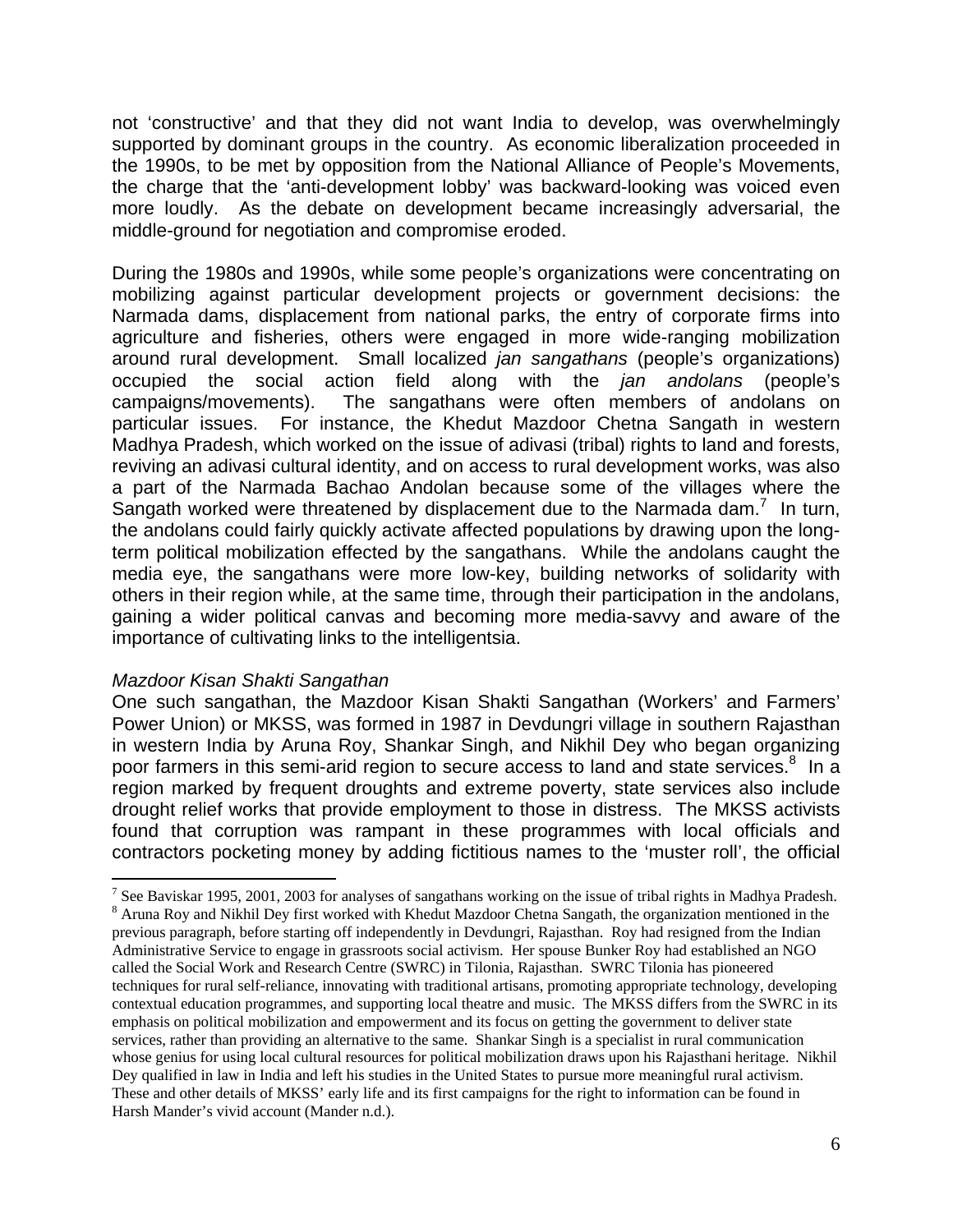attendance register of workers employed on a relief work, while turning away those desperately in need of wages. In other cases, the stipulated minimum wages were not paid to workers. Drought relief had become such a lucrative business for government officers and those colluding with them that, in other parts of semi-arid India, it had cynically come to be called *teesri fasal* (third harvest).<sup>9</sup> When MKSS activists demanded that they be shown the muster roll and other records, so that villagers could check whether the names on it were genuine and whether the record of employment tallied with the wages that they received, they met with flat rejection. Such documents were apparently covered under the Indian Official Secrets Act of 1923! Rallying with the slogans: '*Hamara paisa, hamara hisaab*' (Our money, our accounts), and '*Yeh sarkar hamaari hai, nahin kisi ke baap ki hai*' (This government belongs to us, it's not anyone's personal property), and holding *dharnas* (sit-ins) at the Block, tehsil and district headquarters, the MKSS would succeed in securing occasional access to records.

From corruption in drought relief works, the MKSS proceeded to investigate all development spending at the village level. In the early 1990s, there had been a nationwide decentralization of the *panchayats* (village-level elected government), with the smaller, more representative panchayats being vested with greater power to undertake development works. Decentralization did not automatically bring with it greater accountability. The funds sanctioned for development would disappear into the pockets of elected representatives and government officials. While the papers filed in government offices recorded community halls built, roads repaired and hand-pumps installed, there would be no trace of such public facilities in the villages. Instead, the *sarpanch* (panchayat leader), the panchayat secretary and the block development officer would come to acquire new motorcycles or fancy extensions to their houses.<sup>10</sup> The MKSS then widened the scope of its mobilization to demand access to records of all development expenditure in the villages.

Using the information thus obtained, the MKSS began to organize *jan sunvais* (public hearings) in villages to compare official records with actual employment and work done, detecting fraud and demanding that corrupt officials reimburse the money that they had embezzled.<sup>11</sup> The jan sunvais proved to be a remarkably effective technique of organizing people for the right to information and demonstrating its effectiveness. Each public hearing was preceded by rigorous preparation. After getting government records about public works in a particular village, the MKSS verified its accuracy by physically inspecting the work done and by cross-checking with villagers. In the jan sunvai, the information is read out in front of all the gathered villagers and people present their testimony before the public. All claims can be challenged and verified during this process. A panel of independent observers, usually lawyers, academics and journalists, is invited to attend the jan sunvai and examine the evidence. The responsible government officials are also invited to respond to the findings and to take action.

<sup>&</sup>lt;sup>9</sup> See Sainath 1996.

<sup>&</sup>lt;sup>10</sup> And become fat. The new-found prosperity of panchayat leaders can often be directly gauged from changes in body weight, especially among adivasis and dalits who are almost always lean because of a lifetime of undernutrition and hard labour.

 $11$  For a precise and evocative account of jan sunvais, see Mander n. d.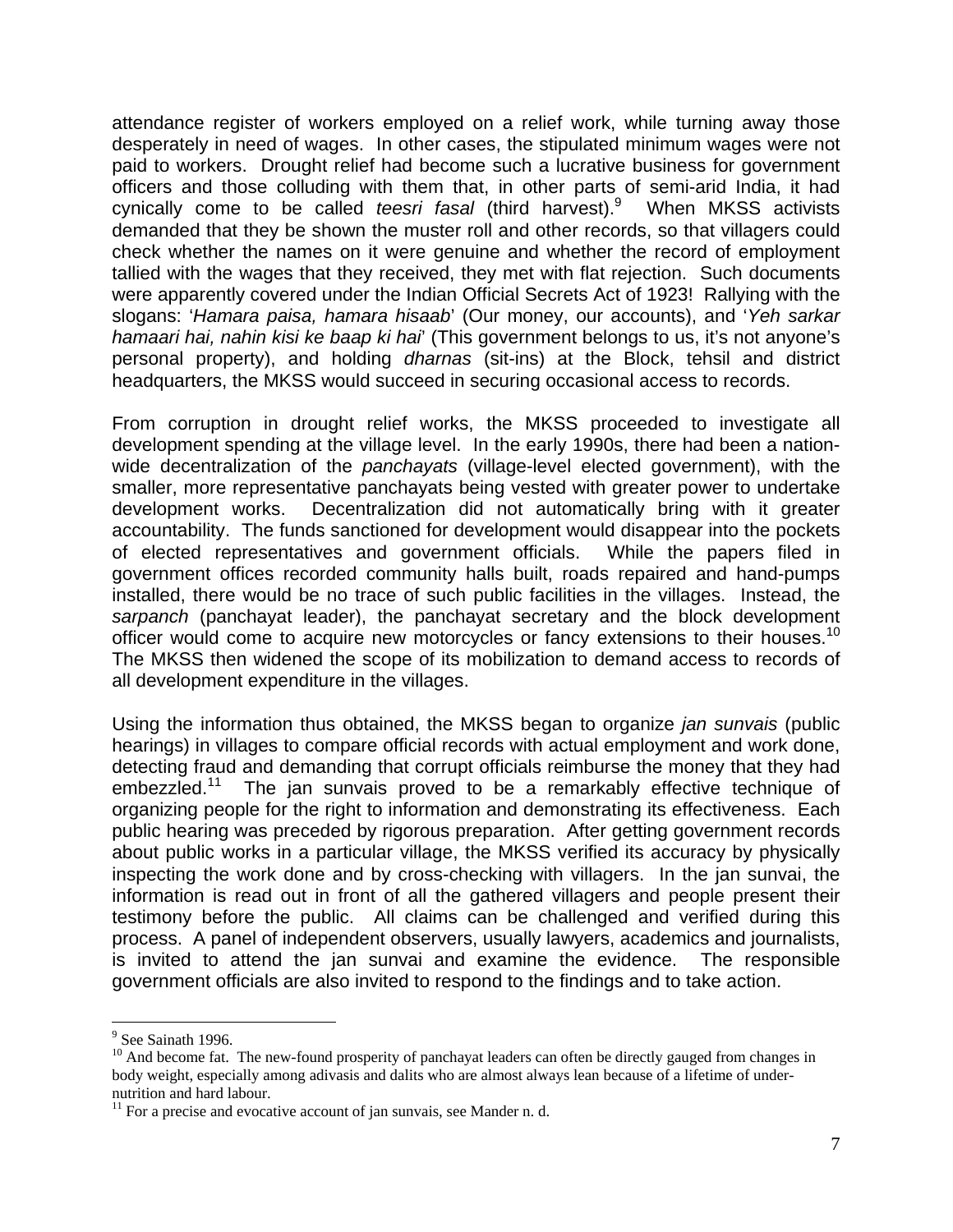The jan sunvais brought to light the huge discrepancies between the official record and actual practice. Scams relating to fictitious works, forged muster rolls, over-billing, and under-payment of wages were uncovered, and the culprits identified. The effect was often dramatic. In 1998, for instance, the sarpanches of Kukarkheda (Rajsamand district), Rawatmal and Surajpura (Ajmer district) apologized for committing fraud and publicly returned money after being confronted with incontrovertible documentary evidence at a jan sunvai. The fear of public humiliation led some sarpanches to approach short-changed workers and pay them in full, to persuade them to not take their complaint to the hearing. Villagers who had been denied payment despite repeated visits to the sarpanch and who had given up the hope of ever receiving their dues, found that their accounts were speedily settled, when a jan sunvai was scheduled for their area. The jan sunvai also prompted action against officials found guilty of embezzlement.

By bringing public pressure to bear in order to stop the abuse of development funds meant for the poor, the jan sunvais contributed to political empowerment in a profound way. The authority of the state relies on maintaining its distance. The more opaque the workings of power, the less likely that it can be challenged. As Nikhil Dey explains, certain commonplace hegemonic 'truths' – for instance, the assertion that public works are a failure because workers are *chor* and *kaamchor* (thieves, dishonest, lazy, shirkers), can only be maintained so long as they emanate from an authority that is beyond scrutiny.<sup>12</sup> These claims are made on the basis of documents – bills, vouchers, muster rolls – to which workers had no access. As soon as the documents became available, it became apparent that it was not the workers but the sahibs who were *chor* (thieves). *They* were responsible for practices like including the names of long-dead people in the roll of workers employed on a project. It was officers like the Junior Engineer who gave certificates of completion to non-existent buildings. The collective examination of documents and their public analysis in the forum of jan sunvais punctured the hegemonic power of the state. From birth, the rural poor are compulsorily socialized to defer to those in power: upper-caste, upper-class men, especially government officials. As a political performance, where those of higher status are rendered accessible to investigation and critique, and where popular support gives courage to the poor to speak out against injustice, the jan sunvais are unparalleled. To enable the poor to literally speak truth to power is the jan sunvais' great achievement.

Through the jan sunvais emerged the principles underlying the campaign for the right to information. They showed that the RTI was a fundamental enabling right, essential for the effective exercise of other rights. Access to employment and food, water, education and health, depended critically on people's detailed knowledge about government programmes. As the MKSS slogan declared, '*jaanne ka adhikar, jeene ka adhikar*' (the right to information was the right to live). Their ability to monitor these programmes and ensure effective implementation required the right to information. A working democracy demands public participation in decision-making. Greater transparency is not only

 $12$  Talk given at a public meeting against the dilution of the RTI, September 5, 2006, organized by Sajha Manch at the Indian Social Institute, New Delhi.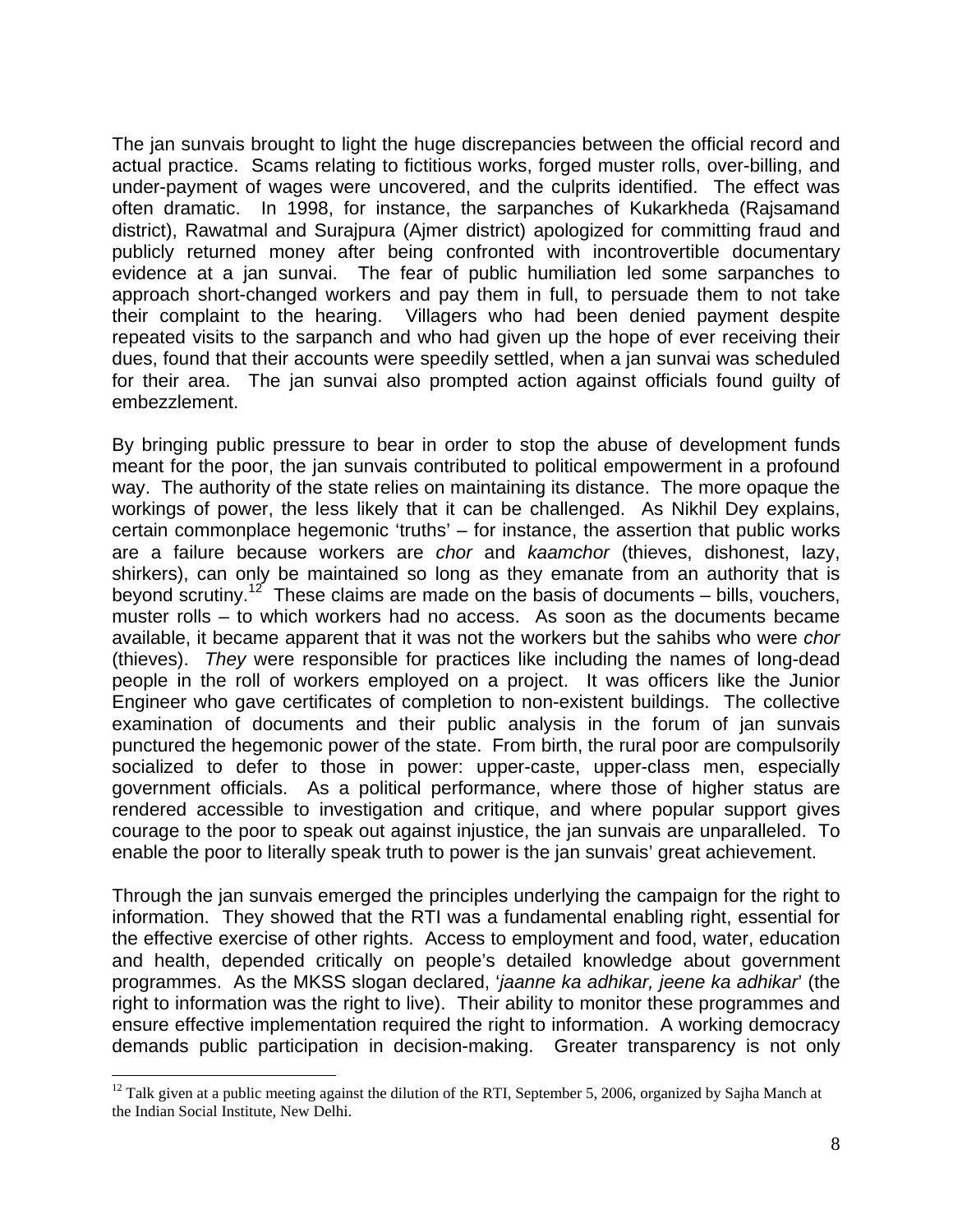necessary as a check on corruption, but essential for planning programmes that respond to people's concerns. More broadly, the right to information fosters greater political discussion and debate, expanding political participation beyond the ritualized act of periodic voting to greater involvement in the public sphere from which the poor have so far been excluded. This realization led the MKSS to demand that the state provide the right to information more systematically, instead of its piecemeal approach thus far. A comprehensive law for RTI was essential.

This demand was strongly opposed by an administration apprehensive that public scrutiny would not only reveal corruption, but also enable the public to challenge the mismanagement of public funds by incompetent or careless decision-makers. Yet there was a certain degree of support for MKSS' initiative from within the bureaucracy, from that section which was motivated by the ideal of public service.<sup>13</sup> Roy's background as an IAS officer familiar with the workings of bureaucracy, the credibility of MKSS as an uncompromising and disciplined upholder of poor people's rights, the momentum gained through the well-publicized jan sunvais and well-organized protest meetings, and the indisputable logic of its argument that people had a right to know what was being spent in their name, all combined to persuade some members of the administration that the MKSS' cause deserved support.

While gathering support from within, through discussions with senior officials, the MKSS also solicited the support of like-minded organizations in Rajasthan, Delhi and other parts of India, spearheading the formation of the National Campaign (NCPRI) in 1996. Their public demonstrations were joined by more than 400 groups over time. In April 1996, the MKSS organized the first decisive demonstration for the Right to Information. Peaceful protestors gathered outside the district headquarters in Beawar town, refusing to leave until the government made development records public. The *dharna* (sit-in), with songs and speeches to keep spirits high, elicited widespread support.<sup>14</sup> It continued for forty days until the government issued an order stating that villagers could inspect records, but said nothing about allowing them to photocopy these. Dissatisfied with this limited access, the MKSS continued to protest. In May 1997, after a 52-day long dharna in Jaipur, the state capital, the government capitulated and said that it would amend the Panchayati Raj Act so that the public would have full access to village records. The MKSS then began to organize for a comprehensive RTI. In 1998, the Rajasthan government agreed to constitute a committee to draft a RTI law. The MKSS objected to this committee, a group composed exclusively of bureaucrats, asserting that public participation and debate was essential for drafting any law. After sustained agitation, they succeeded in participating in the process to a large extent. In 2000, the Rajasthan Right to Information Act was passed. The MKSS then worked to ensure that the administrative machinery to implement the Act was put in place.

<sup>&</sup>lt;sup>13</sup> Notable in the National Right to Information campaign is the presence of certain civil servants, in particular Harsh Mander who vigorously implemented the Right to Information when he was Commissioner of Jabalpur division in Madhya Pradesh state in central India. More on this later.

 $14$  These events have been extensively reported in the media and elsewhere. Rather than reprise already published information, I would direct readers to the detailed and lucid accounts written by Mander n. d. and Singh n. d. Also see http://www.indiatogether.org/rti.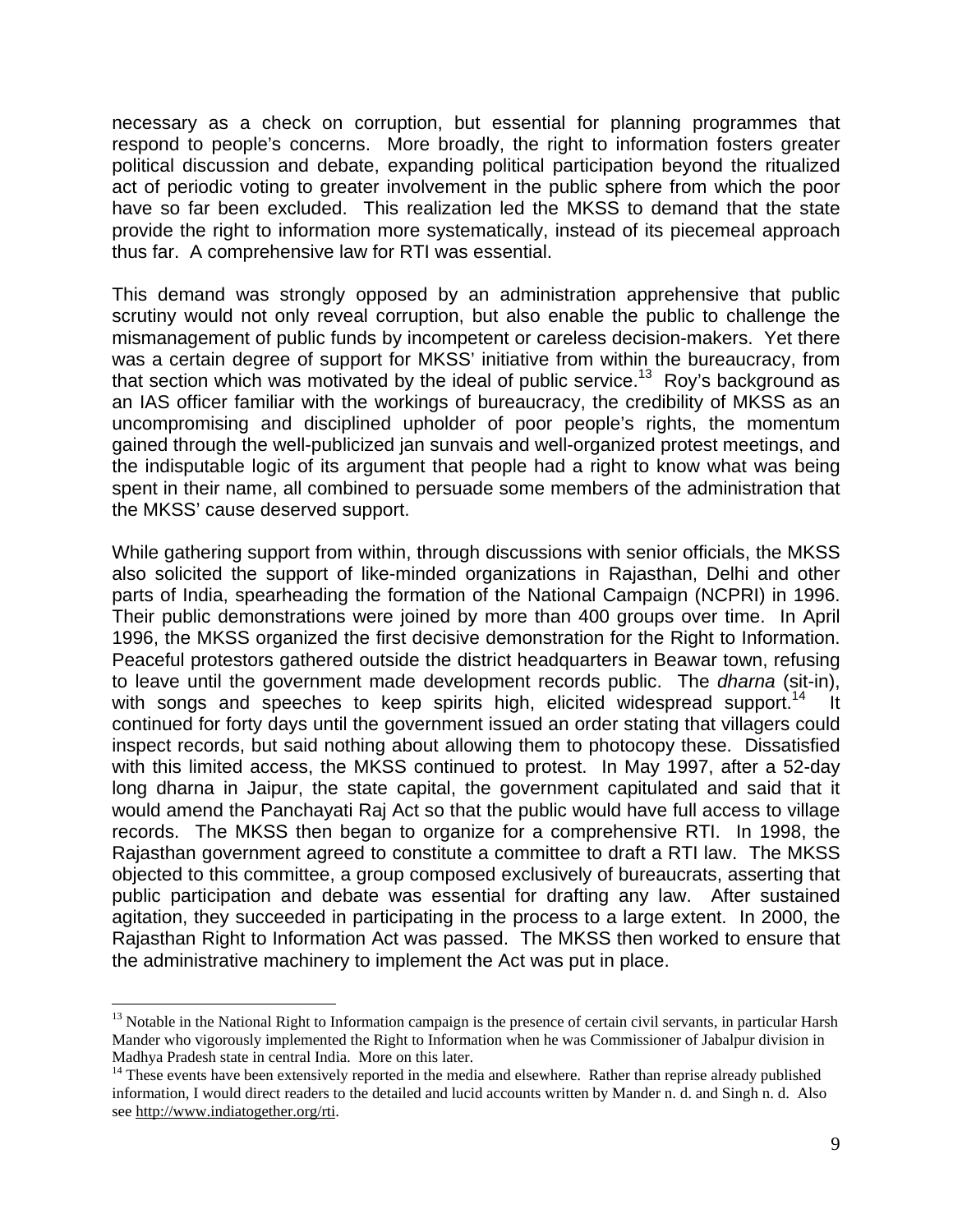In the latter half of the 1990s, the RTI campaign of the MKSS was accompanied by mobilization for the right to food and employment. An inadequate, inefficient and corrupt drought relief programme and public distribution system for basic provisions, which were anyway being rolled back by the state as a part of its neoliberal agenda, made survival even harder for the rural poor. Without a source of livelihood, and deprived of affordable food, the poor were left with no choice but to migrate in everwidening circles in search of work. The MKSS, together with other organizations, campaigned for the right to food, resulting in the Supreme Court of India appointing a committee to recommend an overhaul of state welfare policies to provide subsidized food grains across in the country, including a system of public monitoring to prevent pilferage and diversion. It has also led the national campaign on the right to work. A National Rural Employment Guarantee Act was passed in 2005 by the Indian parliament.<sup>15</sup> The energies of key activists are now focused on putting in place systems of public oversight to ensure that employment funds are used effectively and honestly. MKSS' work seems to have come full circle – from attempting to enforce minimum wage legislation in public works, which led to the demand for RTI, the organization is again spearheading the struggle for remunerative employment for all, to be guaranteed by the state.

# *Parivartan*

Parivartan was started by Arvind Kejriwal, an officer of the Indian Revenue Service, in the year 2000 in the working-class areas of east Delhi, to facilitate people's access to government offices.16 For about eight months, Kejriwal focused on assisting people at the Income Tax Office where he was employed. The response from his colleagues was first encouraging, then hostile. Yet Kejriwal's persistence did yield some systemic changes over the next eighteen months, due in part to a public interest petition on the issue. Feeling that assistance with income tax issues was a bit removed from his goal of helping the most deprived sections of the population, Kejriwal shifted his energies to the Delhi Vidyut (Electricity) Board (DVB), a public utility that touched the lives of most citizens. The experience of aiding people in getting electrical connections or sorting out their bills made Kejriwal realize that, while his efforts may have eliminated middlemen and touts and the chances of bribery, 'we too were acting as brokers, albeit honest brokers'. If people were not encouraged to exercise their own agency, 'they became dependent on Parivartan'. Now the organization insists that individuals or groups of citizens take action themselves, with Parivartan providing them with advice and information.

When the Delhi state government enacted the RTI Act in 2002, Parivartan decided to use it in its work in the lower middle-class localities of Lakshmi Nagar and Nand Nagri. The initial success was remarkable: When a consumer Ashok Gupta was denied an electrical connection, he filed a petition under the RTI Act to ask what action had been taken when and by whom on his application. He got an electric connection within 24 hours. However, the DVB was privatized soon after, so Parivartan had to shift its focus

 $15$  See Roy and Dey 2005.

<sup>&</sup>lt;sup>16</sup> Interview with Arvind Kejriwal, 23 January 2006. See also Parivartan's website http://www.parivartan.com.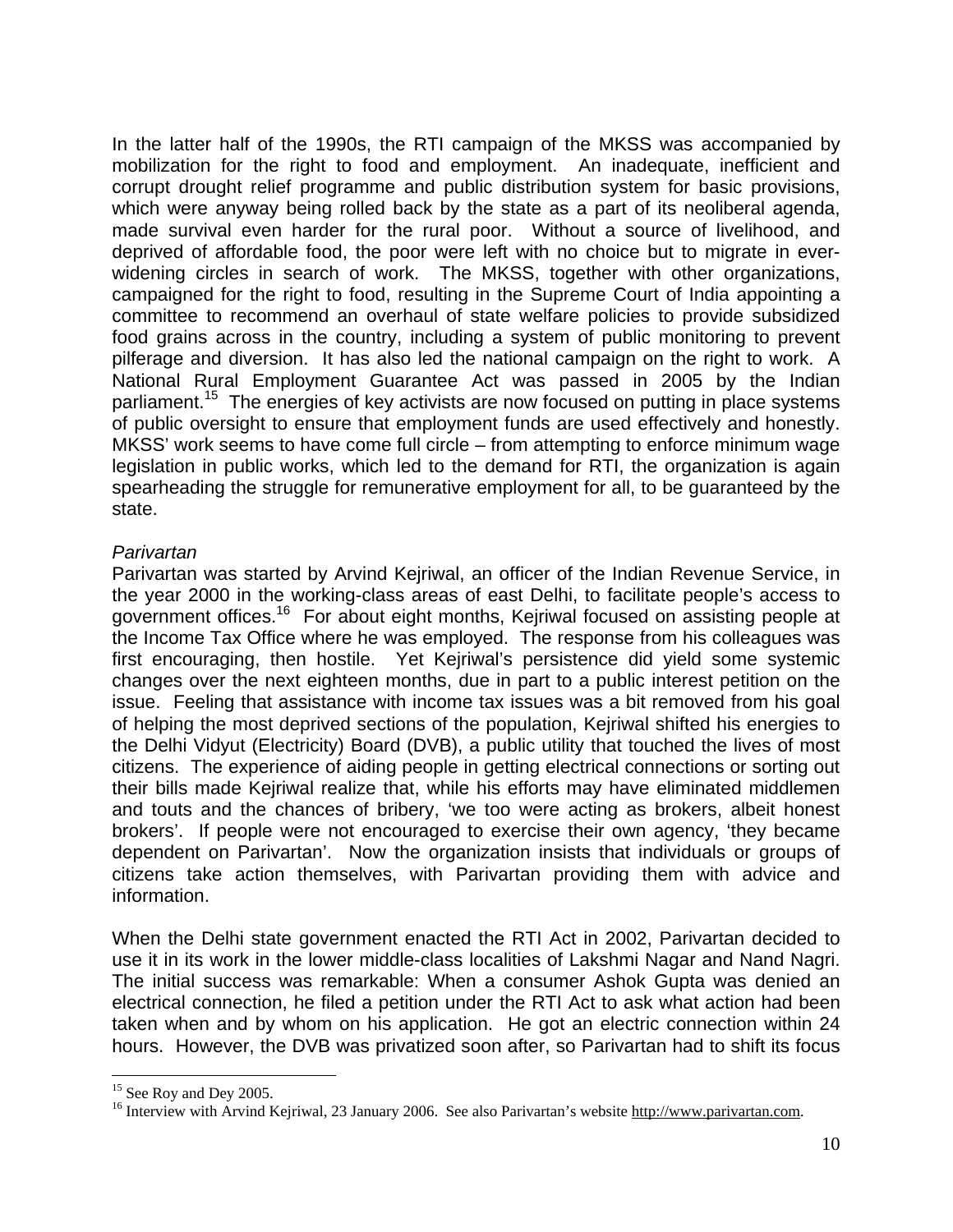to other government departments.<sup>17</sup> The organization used the Gandhian techniques of satyagraha, holding non-violent protests outside the offices of the Municipal Corporation of Delhi in March 2002 to ask it to set up mechanisms for meeting the requirements of the RTI Act. Over the next three years, Parivartan began monitoring the working of 'fair price shops' that supply basic provisions at subsidized prices to households below the poverty line. Those running the shops frequently divert supplies to the open market to sell them at higher prices, telling their legitimate customers that the sugar or rice ran out or never came. This failure of the public distribution system hits the poor hard, making it even more difficult for them to make ends meet. However, without being able to check the records of the food and civil supplies department and individual shops, it is impossible for them to challenge the shop-owner's claims and get their meagre yet essential due.

Parivartan activists had participated in a jan sunvai organized by the MKSS in Beawar in April 2002 and were deeply impressed by its effectiveness as a mode of public action for creating greater awareness and accountability. Kejriwal and MKSS activists discussed the possibility of using similar techniques of mobilizing public action in Delhi. In December 2002, Parivartan organized the first jan sunvai on the issue of ration shops in Sundar Nagri, a lower middle-class locality in Delhi, where a comparison of government records of supply with the records of the shops revealed massive fraud. As a result of the sunvai, the licences of several shops were taken away and the public distribution system in the area improved. The organization's activists have dealt with threats and physical attacks by goons hired by irate shop-owners. Subsequent jan sunvais and other public meetings have been disrupted by disgruntled local leaders and others who were threatened by Parivartan's activism. To pre-empt violence, the organization ensures that its meetings are attended by NCPRI notables whose presence lends legitimacy and decorum to the proceedings. Parivartan has now become one of the key constituents of the NCPRI. Although its initial work was facilitated by the Delhi state government's initiatives on RTI and on the decentralization of urban governance: the *bhagidaari* (partnership) scheme where Residents Welfare Associations play a more active role in supervising service provision, Parivartan has since pushed beyond the confines of the participatory role prescribed by the government for NGOs. A head-on confrontation with the Delhi state government led to the scuttling of a proposed World Bank-funded water project (called the 24X7 scheme) which would have increased water prices by several-fold and deprived the urban poor of this basic resource. In this campaign, Parivartan drew upon the skills of NCPRI allies<sup>18</sup> and demanded that the Delhi government live up to its much-hyped image as a transparent and accountable administration.

## *Other organization and individuals*

1

Through their struggles, MKSS and Parivartan have brought about the progressive widening and deepening of the Right to Information campaign. While these organizations democratize power by demanding information on behalf of marginalized

<sup>&</sup>lt;sup>17</sup> As I discuss later, the RTI Act is harder to use for eliciting information from private firms.<br><sup>18</sup> Aruna Roy intervened on the issue, as did academics from the Indian Institute of Management who provided a devastating critical analysis of the project.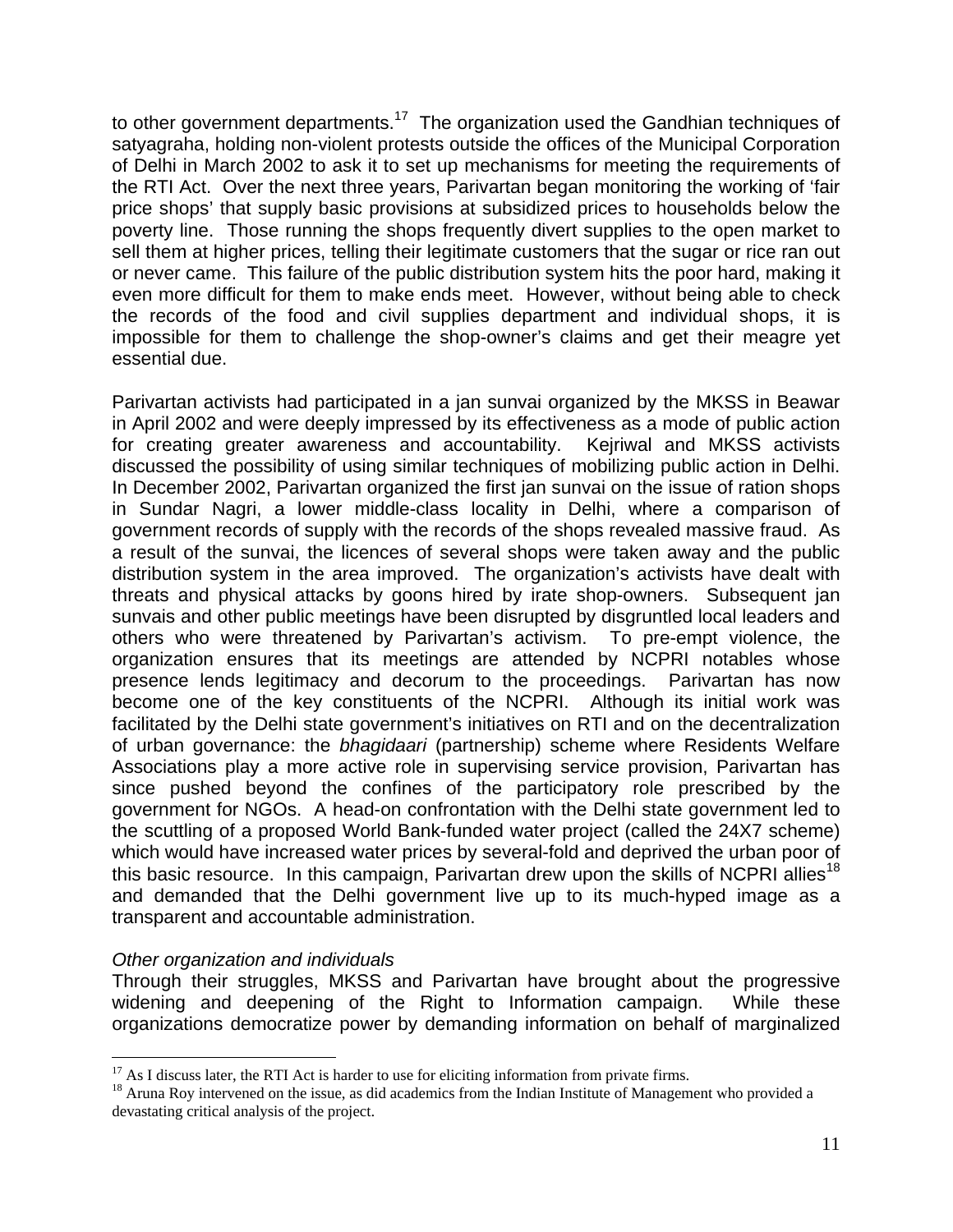groups, it must be noted that there have been other organizations and individuals that have also been active in pursuing the right to information, but from somewhat different perspectives. A brief discussion of a few RTI campaigners, not all affiliated with the NCPRI, will illustrate the diversity within this field of political action. In Maharashtra in the early 1990s, Anna Hazare gained widespread recognition thanks to his work in regenerating natural resources and the local economy in the drought-prone village of Ralegan Sidhi in Ahmednagar district.<sup>19</sup> Hazare went on to lead a campaign against corruption in the state government, focusing on the issue of irrigation and rural development works. As a respected public figure whose protests relied upon a repertoire of satyagraha, Hazare received a great deal of media attention as a crusader against corruption. Hazare likened the RTI campaign in the country to a 'second freedom struggle' – 'the first was against the white sahib; this one is against the brown sahib' – the bureaucrat who lives off the poor.<sup>20</sup> His efforts were central in forcing the Maharashtra government to repeal an earlier ineffectual Act and replacing it with a stronger version.

Maharashtra has a history of crusading public-spirited individuals whose imprint can be found on the shape the RTI movement has taken in that state. While Hazare has attracted a large following, he has led more by example than by mobilizing others for a collective struggle in the manner of MKSS. Another campaign by an individual, as opposed to a sangathan, that also received much acclaim has been led by Shailesh Gandhi, an engineer and the owner of a successful manufacturing firm who left this career to become a full-time RTI activist. In September 2003, Gandhi used the RTI Act to ask the Mumbai police commissioner for the names of politicians who had requested the transfer of police officials.<sup>21</sup> Persisting in the face of much stonewalling, Gandhi succeeded in getting this information, resulting in a government enquiry into the scandal of the politician-police nexus. In 2006, Gandhi hit the headlines again, exposing how the Bombay Municipal Corporation had leased large areas of prime land in the city to corporate firms at ridiculously low rates. This longstanding deal, which resulted not only in huge revenue losses to the exchequer but also the misuse of public land, was uncovered by using the RTI. While Gandhi holds frequent workshops to train others in using the RTI Act, like Hazare he has not directly engaged in grassroots mobilization.

Shailesh Gandhi is on the Working Committee of the NCPRI, as are several other individuals who have waged solitary struggles for information. Among the founding members of the NCPRI are senior journalists Ajit Bhattacharjea (director, Press Institute of India), Prabhash Joshi (editor, *Jansatta*), and Bharat Dogra.<sup>22</sup> The founders include lawyer Prashant Bhushan who formed the Committee for Judicial Accountability,

<sup>&</sup>lt;sup>19</sup> See Pangare and Pangare 1992, Sharma 2006.<br><sup>20</sup> Hazare interview with a documentary film-maker, December 4, 2004. http://www.indiatogether.org/rti.

<sup>&</sup>lt;sup>21</sup> Such 'requests' are a common form of political interference in administrative functioning, aimed at removing 'uncooperative' officials who fail to comply with the demands of elected functionaries and appointing more amenable ones in their stead. Demands can include participating in or turning a blind eye to illegal transactions involving the politician, using official influence for the politician's ends, and partisan treatment of those endorsed by the politician.

 $22$  A more comprehensive history of the RTI and its use in exposing corruption would have to analyze the role of investigative journalism by the Indian media in creating a public interest in transparency and accountability.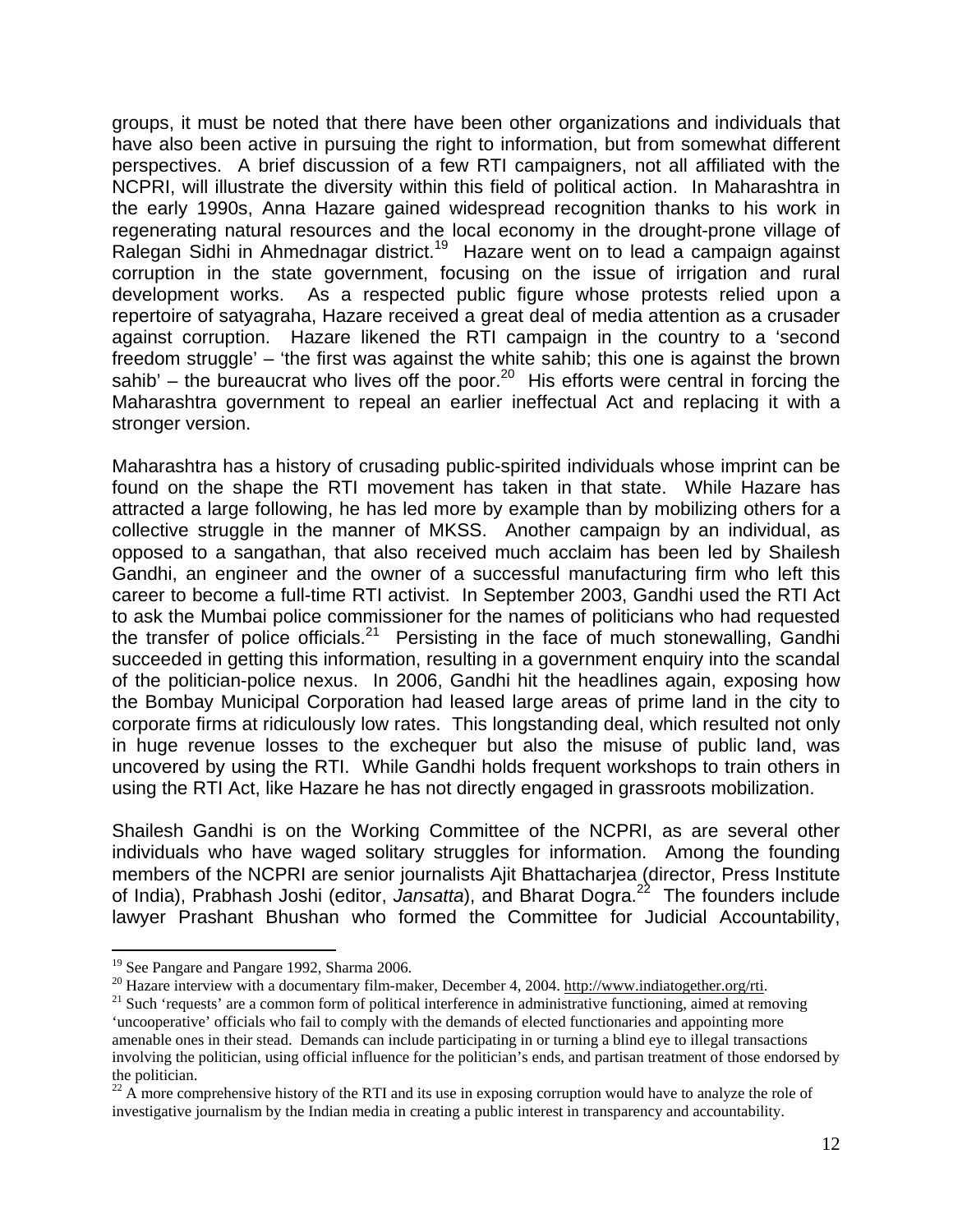highlighting corruption and other irregularities in judicial appointments and functioning. Along with K. G. Kannabiran of the People's Union of Civil Liberties, Bhushan has been active in campaigning for greater transparency in the elections.<sup>23</sup> The Election Commission of India has responded by making it mandatory for candidates contesting elections to disclose information about their finances and about their criminal record, if any. NCPRI's founder-members include former bureaucrats S. R. Sankaran who retired in 1992 as Secretary, Ministry of Rural Development, and Harsh Mander, who left the IAS in protest against state-sponsored communal violence in Gujarat in 2002.

Harsh Mander's involvement with the NCPRI is particularly important to note because it illustrates how the campaign has received crucial support from within a bureaucracy that, on the whole, has been hostile or indifferent to the cause. As an officer of the Indian Administrative Service, Mander was posted as Collector of Durg district in Madhya Pradesh in March 1987 at the height of one of the worst famines in decades. $^{24}$ As the chief administrator of the district, he had to oversee the government's Food for Work Programme that meant providing employment to one lakh workers every day. On reaching Durg, however, Mander found no sign of the money that had so far been spent on drought relief. Official documents showed that funds had been used for public works like ponds and tree plantation, yet there was nothing on the ground. As elsewhere, drought relief was a lucrative business for the powerful that left the poor to starve. Within fifteen days of his arrival, Mander instituted a full-scale inquiry and 'all hell broke loose'. Local politicians immediately pushed for his transfer; he was accused of 'insulting people's representatives'. MLAs (Members of the state Legislative Assembly) and sarpanchs held a rally against Mander and threatened to resign en masse unless the inquiry order was withdrawn. However, Mander was supported by Chief Minister Ariun Singh who appointed a senior administrator to investigate. The resulting report in 1989 found that, of the 18 crore rupees spent on drought relief, ten crores was missing. When Mander began arresting those involved in the scam, he was posted out within three months.

As a crusader against corruption and for greater public accountability, Mander's most important intervention was as Commissioner of Bilaspur division in MP in 1996. As with the Public Distribution System in Delhi, Bilaspur too had a flourishing black market in foodgrains, with subsidized rice supplied to the ration shops being diverted to the open market, denying the intended beneficiaries their due. Mander passed the first set of orders around the RTI, making it mandatory for the administration to provide copies of the 'distribution registers' recording the allotments made to each ration shop. Mander recalls that there was an enormous uproar against this order. His junior Collector colleagues were appalled, arguing that they were already over-worked and could not manage the additional burden of making information available. Mander arranged for loans to disabled persons, enabling them to set up photocopying shops to facilitate

1

<sup>&</sup>lt;sup>23</sup> H. D. Shourie has also been a prominent crusader for transparency in elections. However, his conservative ideology puts him at odds with the NCPRI. As I discuss below, there can be conflicts in the use of the RTI by those safeguarding the interests of the 'public' or 'citizens', and those using it to empower and protect the rights of the poor.

 $^{24}$  Interview with Harsh Mander, 15 May 2006.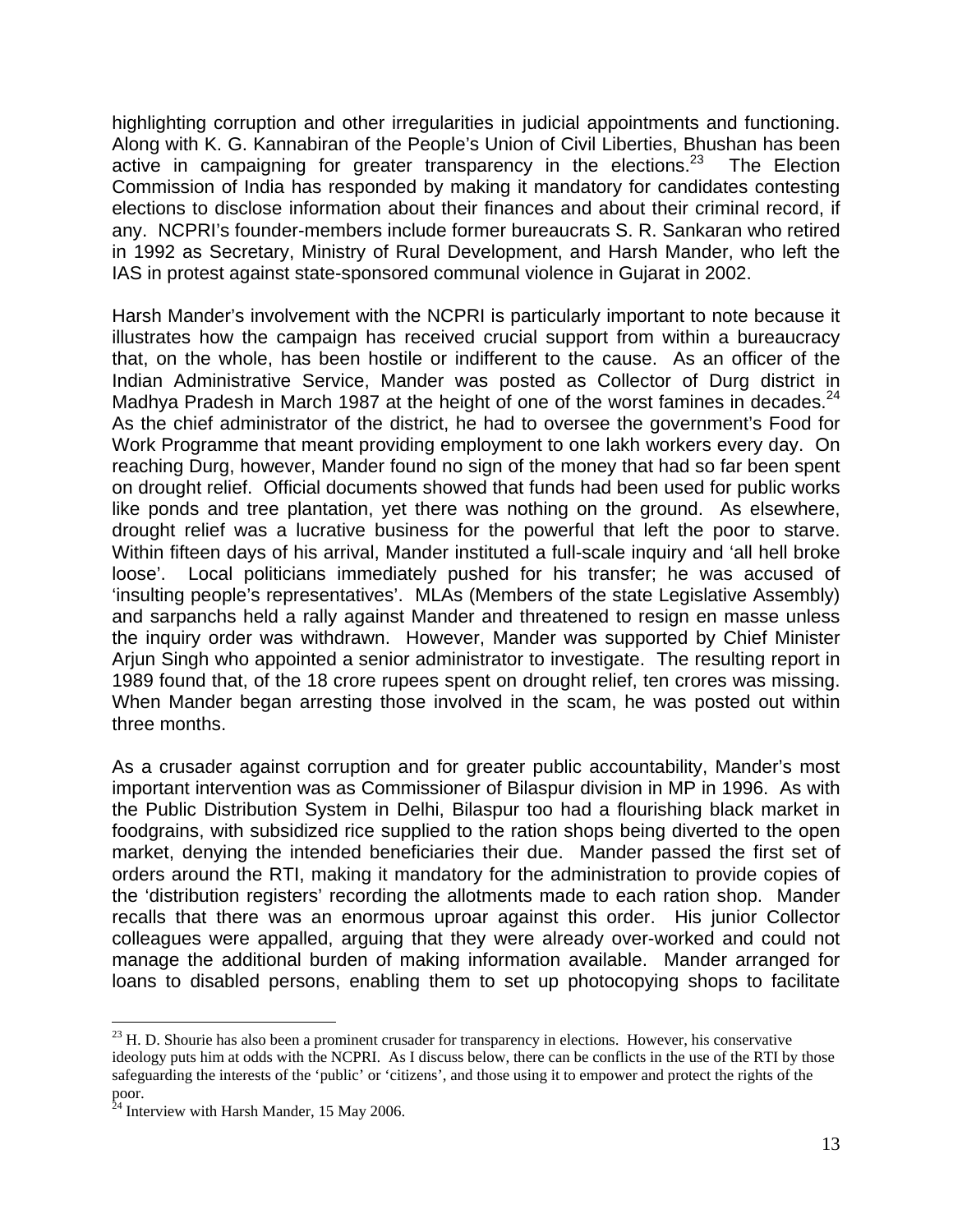making records public. Curiously, these steps resulted in the off-take of grain by PDS shops coming down by half – faced with the possibility of being penalized for siphoning off supplies to the black market, vendors took only as much as they delivered to real beneficiaries. Other public disclosure initiatives in MP related to recruitment into government jobs, an area where supposedly rational-legal rules were being systematically breached by patronage and the payment of bribes.

However, Mander recognized that RTI initiatives from within the government had limited impact unless they were seized by a mobilized public. In Bilaspur, the PDS distribution registers were made public, 'but no one was exactly queuing up to take copies'. Empowerment could not be bestowed from above; changed consciousness and collective action had to emerge through political processes undertaken by the poor themselves. Unlike Bilaspur, this process of mobilization was already under way in Rajsamand, Rajasthan, the base of the MKSS. Mander was 'old friends with Aruna and Bunker Roy' and had visited SWRC Tilonia as a student looking for meaningful Gandhian social action in the 1970s, before he joined the IAS. In 1993, Mander spent the winter with MKSS and saw their social audit work at first hand. He immediately felt that MKSS has struck upon something of national and international importance. 'Life's greatest truths are often the simplest' – *jaanne ka adhikar, jeene ka adhikar* (the right to information was the right to live). At that time, Mander was posted at the Lal Bahadur Shastri National Academy of Administration in Mussoorie, the premier training institute of the government.<sup>25</sup> Encouraged by Dr N. C. Saxena, the then Director, Mander organized a national workshop on the right to information at the Academy, bringing Aruna Roy and others together with government officials, which was a key step in the decision to draft a national law and form the NCPRI for that purpose.

Harsh Mander, Shailesh Gandhi and several of the founder-members exemplify an important facet of the NCPRI that is generally not at the forefront of the Campaign's public persona: the movement includes not only mass organizations but also wellplaced individual activists and members of the intelligentsia. While other grassroots groups such as the Narmada Bachao Andolan have also cultivated sympathetic members of the intelligentsia and use their expertise and legitimacy to bolster a subaltern movement, the NCPRI is unusual in the extent to which the support of key members of professional elites is constitutive of the movement.

The combined strength of the sangathans and individuals that made up the NCPRI gave it national spread and regional representation as well as access to opinion-making intelligentsia in the capital. Besides state and national-level meetings and conventions, the Campaign organized *yatras* (journeys), a caravan of activists, ordinary villagers and students travelling from place to place with the RTI message, communicated through songs, skits and speeches. Printed newsletters in Hindi and English, pamphlets and e-

1

<sup>&</sup>lt;sup>25</sup> Incidentally, Arvind Kejriwal was a student of Mander's at the Academy, illustrating the density of social and professional relations between key NCPRI activists.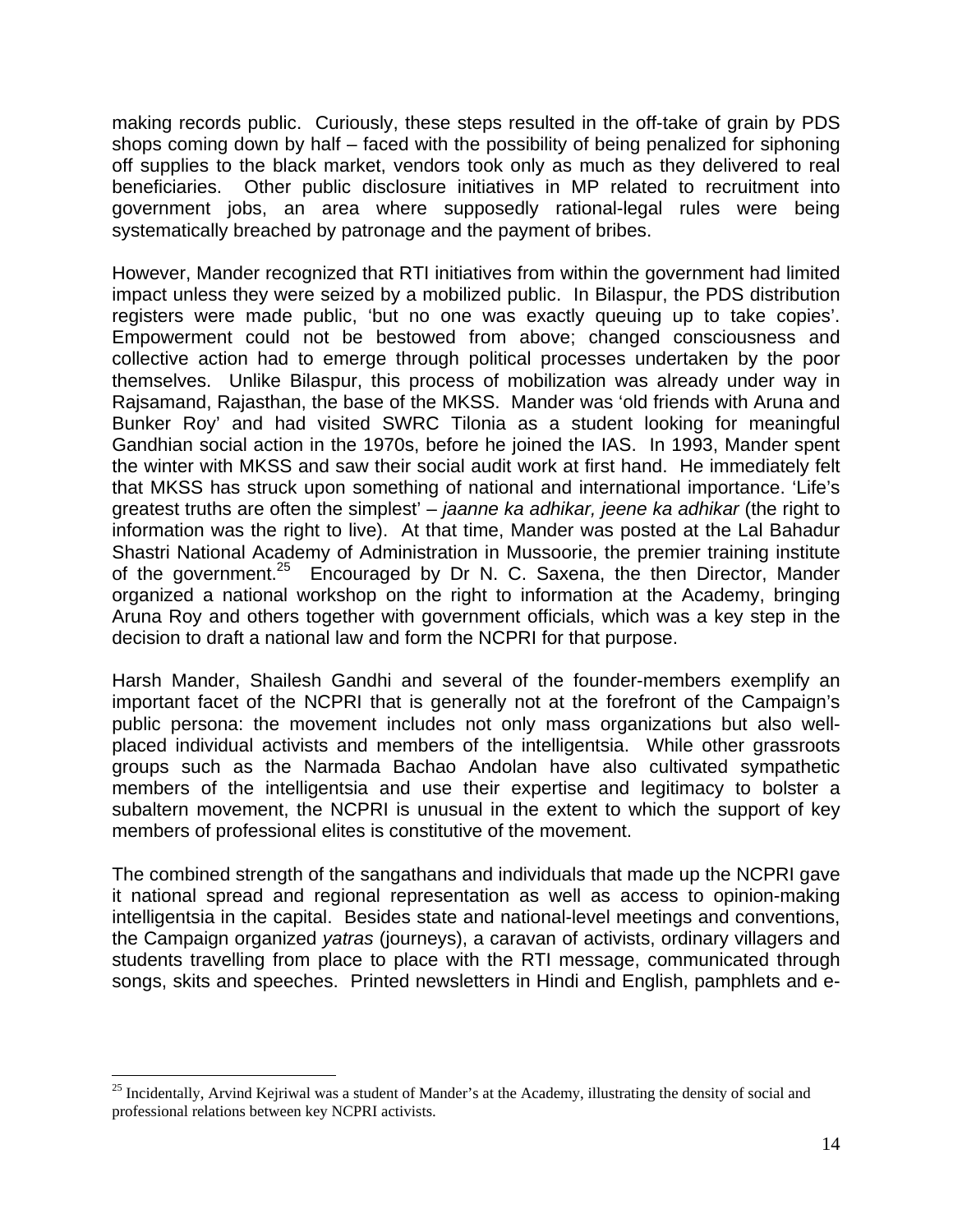bulletins kept news of RTI events and discussions circulating.<sup>26</sup> The movement has also received a fair amount of attention from the news media.

### **Analyzing Success**

What accounts for the remarkable success of a campaign that started barely fifteen years ago in a cluster of villages in rural Rajasthan and managed to bring about a major piece of legislation at the national level? When participants and observers are asked this question, most reply: 'people's struggle'. Years of work, mobilizing collectively to enable very vulnerable people to join and stay in a protracted and arduous battle where success is uncertain, organizing public meetings and protests, persistently pursuing elusive government records, overcoming obdurate bureaucrats and hostile politicians, being harassed and attacked – without these there would be no national Right to Information Act. Yet, this explanation is not enough. There are other social movements, most notably against the Sardar Sarovar dam in the Narmada valley, where very poor people laboured long and hard against overwhelming odds to secure their lives and futures. But their fate was sealed by an adverse Supreme Court judgment. In an unjust world, there are no guarantees; success does not always come to those who strive with truth and justice on their side.<sup>27</sup> What other factors might then explain the achievements of the right to information movement?

### *An issue that concerns all*

Many observers attribute the gains of the RTI movement to the very nature of the issue itself. The right to information is universally held to be a desirable right, to which each citizen is entitled. According to Arvind Kejriwal, it is uncontroversial; it is not ideologically divisive. No one can, at least publicly, oppose it. It is also an issue that affects everybody in some way or the other, regardless of their social location. Middleclass resident welfare associations can use it to investigate why their streets are not being cleaned by the municipality and a poor slum-dweller can use it to find out why her/his allotment of a ration card has been delayed. Shekhar Singh, the convenor of the NCPRI, who has held several workshops to explain its significance, describes how the Rotary Club of a small town listened with rapt attention to how the RTI would enable them to be effective citizens. $^{28}$ 

Yet it was not immediately obvious to all groups that the RTI would benefit them. According to Singh, the NCPRI built a broad constituency for the Act by approaching groups working in different sectors: education, health, maternal and child welfare, environment, and holding workshops where they would discuss the issues specific to each sector and the particular information needs that were a constraint on effective action in that sector. For instance, those monitoring the performance of schools need

<sup>26</sup> See *Aar-Paar* and *Transparency Bulletin* published by the Press Institute of India. Also *Apna Panna*. Bharat Dogra has written a number of booklets on the RTI. Since the notification of the National Act, many organizations across India have published booklets in local languages to aid people to use the Act in different fields, e.g. Hazards Centre has produced a booklet for slum-dwellers on how to get information from various government departments in Delhi.

 $^{27}$  In the postscript to Baviskar 2004 (second edition of Baviskar 1995), I reflect on what it means for a social movement to 'lose' the fight for justice, from the perspective of Bhilala adivasis facing submergence. 28 Interview with Shekhar Singh, 26 January 2006.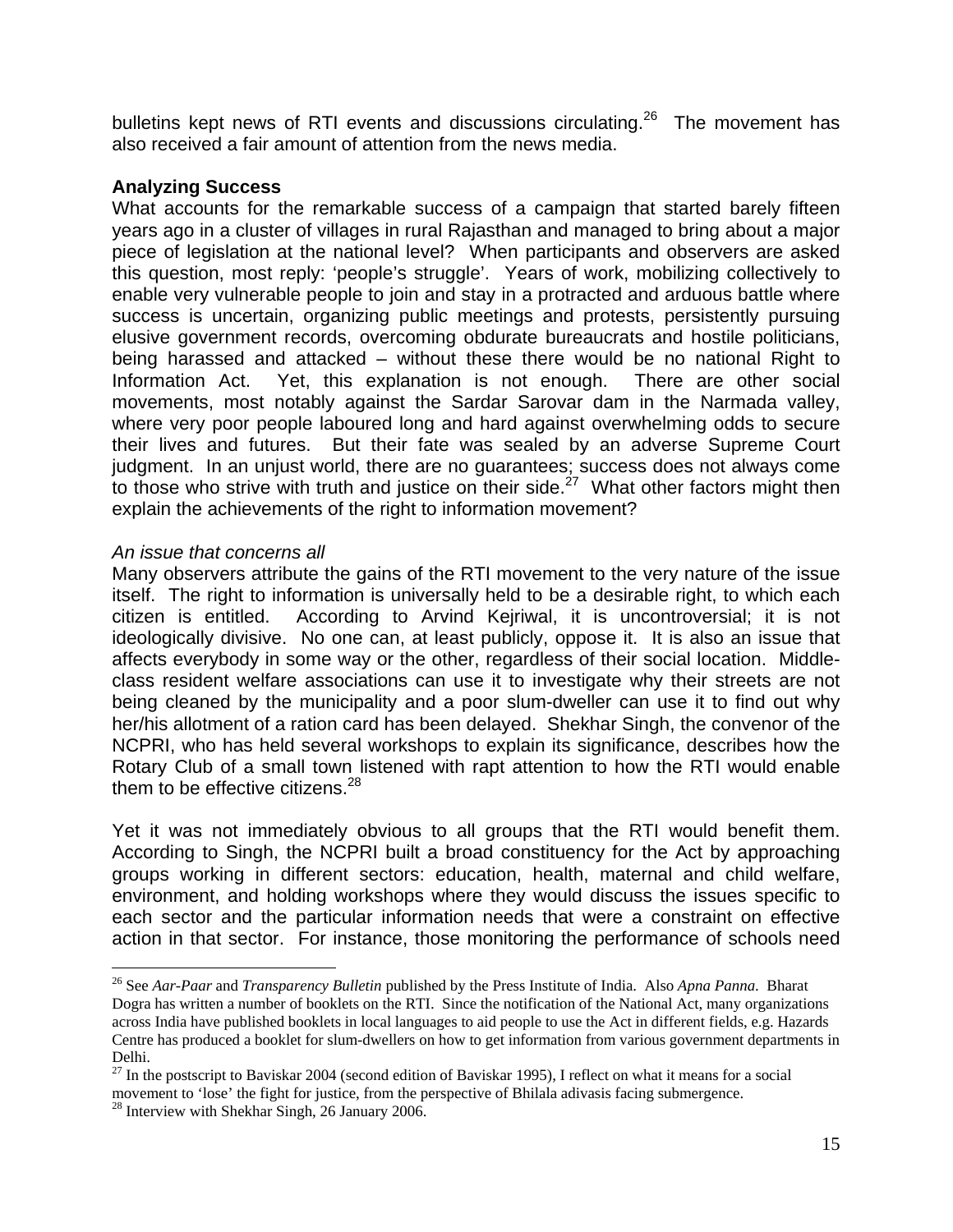information on the staff, equipment, and facilities sanctioned in order to be able to assess whether those actually existed or not. A teacher might be appointed and may draw a salary without ever showing up for work because s/he paid a cut from their salary to their supervisor and to the sarpanch. A social audit of education department accounts would reveal such instances of corruption. Those checking the performance of nutritional supplement programmes for infants and children, an area where food is often siphoned off by the programme staff, would gain from knowing the allotment officially made to each child-care centre. Such discussions would show how the RTI, as a basic right, could assist activists in different spheres of work. The NCPRI then helped these groups exercise the RTI, discuss their experiences, and devise further strategies. At the NCPRI convention, the range of issues included far more than rural and urban development, government programmes and civic amenities; there were peace activists who wanted to use the RTI to get information on India's nuclear programme, there were many who wanted to use it to target corruption in high places, including defence contracts, deals with multinational corporations, etc. The promise of the right to information seems limitless.

### *Organizational strategy*

The organizational structure of the Campaign and its policy of inclusion are also noteworthy. From the start, the NCPRI sought to create a broad-based coalition of similar grassroots people's organizations who had been fighting bureaucratic corruption and apathy around the country. Individual activists, lawyers, academics, journalists, and many NGOs working on rights issues joined the campaign. Aruna Roy points out that these independent initiatives were linked together by the NCPRI but without eroding their autonomy.29 Unlike the adversarial stance of most social movements vis-à-vis the state, the NCPRI has built alliances with key government officials, involving them in a policy dialogue. The working of the NCPRI, including its sources of funds, is kept as transparent as possible. The organizational structure consists of a 31-member working committee. Aruna Roy, the most visible face of the NCPRI, is not its convenor. The leadership of the NCPRI is committed to being democratic and participatory. Shekhar Singh attributes this to the fact that the key people in the campaign are 'fundamentally democratic', partly as a result of learning from the experience of other social movements that have tended to be more centred around one personality: 'Perhaps we have all reached that time in our lives when one's willing to not be a star'.

The NCPRI's approach to coalition-building draws upon the MKSS' strategy in Rajasthan which emphasizes inclusion: of state officials as well as all sections of society. In its public actions, the Sangathan has always maintained that it is not *against* the government, it embraces the government. The emphasis on *hamari sarkar* (our government), asserting ownership, is a key element of democratizing the state and reducing the distance between state and citizen.<sup>30</sup> The MKSS averred that it did not want to erode the state's authority; 'we want a powerful state, but one that is also open

 $29$  Personal communication, Aruna Roy, June 26, 2006.

 $30$  Nikhil Dey, speaking at a public meeting against the dilution of the RTI, organized by Sajha Manch at the Indian Social Institute, New Delhi, on September 5, 2006.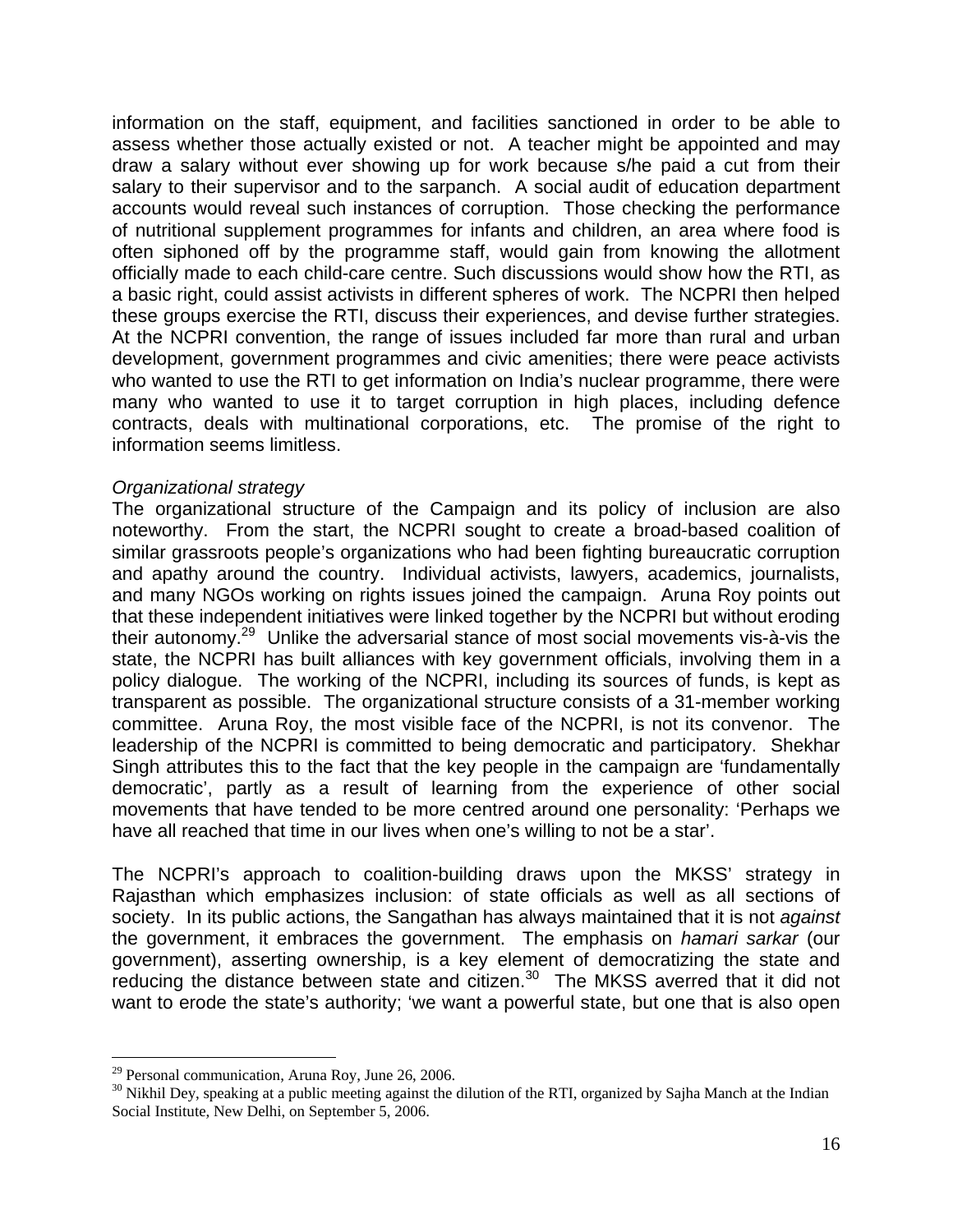and accountable<sup>'.31</sup> The Sangathan focuses on the blurred boundary between state and citizen – the fact that a sarpanch is also simultaneously a social being who inhabits the same world as other villagers. $32$  Addressing the state entailed addressing the concerns of its functionaries who were also citizens, albeit better-off ones. 'We had to make the *patvari* (revenue official), *thanedar* (policeman) and retired *javan* (soldier) realize that it was in their interest too. If workers could build better roads, their motorcycles would run better'.<sup>33</sup> Similarly, the Sangathan appealed across class lines: 'We got the town of Beawar on our side. People who wear nylon sarees, watch Hindi films – today, they think of RTI as *their* achievement'. It was this framing of the RTI issue as a universal good that encouraged alliances, incorporating a range of social groups under a common broad umbrella. Of course, while the discourse of 'hamari sarkar' claims to disavow the politics of opposition, in fact its power derives from the sustained public pressure mounted by a vigilant, mobilized citizenry. Similarly, while ostensibly welcoming all to the cause, the Campaign has been careful to ensure that its catholicism did not compromise its ideological integrity.34 The Campaign's assertion that its stance is non-adversarial is a way of disarming opposition that harks back to Gandhi's maxim: 'hate the sin, not the sinner'.

### *The bureaucracy: reform from within?*

Even though activists struggling for the RTI have throughout had to deal with hostile politicians and state functionaries, it would be misleading to represent the relationship as always oppositional. Individual officials supported the RTI, but from more than one perspective. Some bureaucrats turned to RTI as a way out of an impasse where the administration had ceased to perform any civil service and was only regarded with fear, contempt and resentment by the public. As mentioned above, a few senior bureaucrats like S. R. Sankaran and B. Yugandhar in the Rural Development Ministry were sympathetic to the RTI cause from the start and used their power to push through progressive orders even before the legislation came into effect. The Department of Personnel and Training of the government of India had long been concerned with administrative reforms and had suggested a series of changes to make officials more accountable.<sup>35</sup> Within the government, then, especially during the tenure of T. S. R. Subramanian as Cabinet Secretary,<sup>36</sup> effective governance was already a topic of discussion. The prevailing ideology of economic liberalization and its condemnation of the state's record played into these debates by prompting some soul-searching among officials about the failure of service delivery and governance and measures to improve these. $37$  At the same time, some bureaucrats had participated in 'good governance'

<sup>&</sup>lt;sup>31</sup> Aruna Roy, speaking at a conference 'Towards a Theory of Law and Social Movements' at Bangalore, on June 26, 2006.

 $32$  See Gupta 1995.

<sup>&</sup>lt;sup>33</sup> Aruna Roy, speaking at a conference 'Towards a Theory of Law and Social Movements' at Bangalore, on June 26, 2006.

<sup>&</sup>lt;sup>34</sup> Thus the NCPRI does not include groups like the Bangalore-based Janaagraha which works for transparency in urban governance, but from a perspective that supports the neoliberal reform agenda.

<sup>&</sup>lt;sup>35</sup> Interview with N. C. Saxena, April 30, 2006.

<sup>&</sup>lt;sup>36</sup> See Subramanian 2005.

<sup>&</sup>lt;sup>37</sup> Saxena and Srivastava 2001. N. C. Saxena was Secretary, Planning Commission, at the time.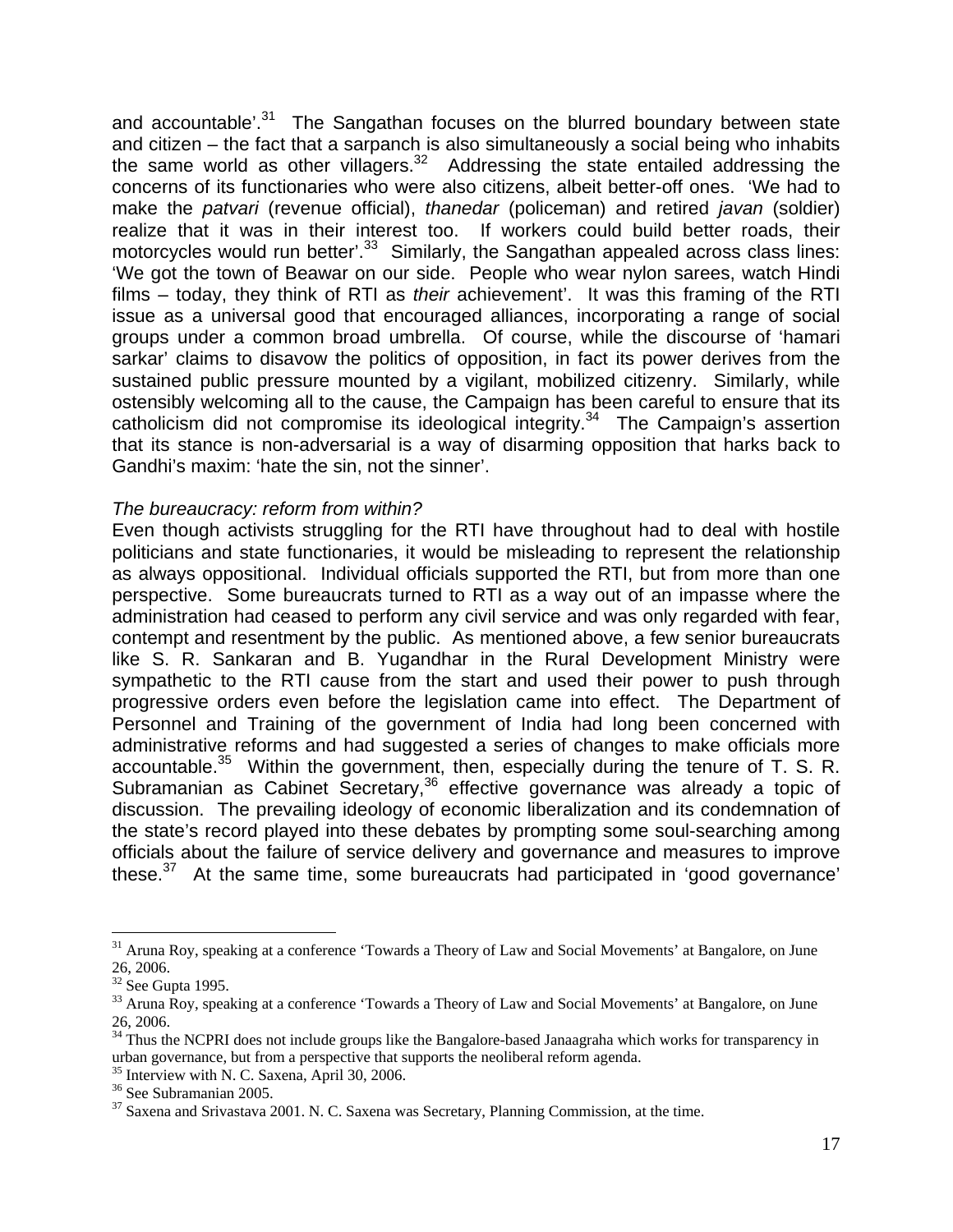training programmes organized by the World Bank and the Asian Development Bank<sup>38</sup> and were keen to facilitate social audits of government schemes. One official went as far as to write a circular about a Citizens' Charter, asking government departments to be more transparent in their dealings with the public. However, a researcher investigating administrative reforms in Uttar Pradesh found that, far from being a document spurring civil servants to action, the Citizens' Charter had, like most other circulars, been efficiently filed away and forgotten.

## *Dismantling the master's house: paper tools39*

If particular bureaucrats facilitated the passage of an RTI Act, the actual implementation of such an Act is only possible thanks to a somewhat peculiar characteristic of the Indian bureaucracy  $-$  its passion for paper.<sup>40</sup> Despite innumerable and routine subversions, rational-legal record-keeping about its decision-making process remains the hallmark of Indian government. In a system created by the colonial government for internal transparency and oversight, the paper trail is painstakingly laid out. Every observation is noted and decision recorded with remarkable faithfulness in a file that travels through meticulously mandated channels, its movement marked in dispatch registers, its passage from one official to another identified by signatures and dates. It is this commitment to documentation that makes it possible for the state to now be legible to its citizens.<sup>41</sup> While some files may conveniently 'disappear',  $42$  most state records are now available for public scrutiny and the information they contain can be cross-checked against the situation on the ground. The increased risk of being caught is likely to be an effective deterrent for officials on the take. As I discuss below, the government clearly sees this penchant for paperwork as its Achilles heel, seeking to protect it through far-reaching amendments to the Act.

## *The national political conjuncture*

In 2004, India went to the polls. The ruling coalition government led by the Hindu nationalist Bharatiya Janata Party (BJP) launched a triumphal election campaign on the theme of 'India Shining', asking to be voted back to power. Most electoral analysts agree that the unexpected defeat of the BJP was due to its total misjudgement of the public mood. Faced with rising unemployment, inflation and worsening economic disparities, the majority of Indians were clear that their India was not shining. The BJP's debacle allowed the Congress Party to form a coalition government if it could muster support from other political parties. Negotiations with the Communist Parties and other coalition members resulted in the formulation of a Common Minimum Programme, policies that the Congress would adhere to and implement in order to keep its coalition partners on board. Sonia Gandhi, the president of the Congress, thrust into the

1

<sup>&</sup>lt;sup>38</sup> As I discuss below, multilateral banks imposed loan conditions making it mandatory for the government to undertake administrative restructuring.

<sup>&</sup>lt;sup>39</sup> Audre Lorde, Black lesbian poet and activist, wrote: 'The master's tools will never dismantle the master's house'.  $^{40}$  I am grateful to Mark Robinson for encouraging me to develop this argument.

<sup>&</sup>lt;sup>41</sup> In saying this, I am inverting the argument about legibility and 'seeing like a state' which focuses on enumeration and documentation as modes of governmentality. As the RTI campaign shows, legibility can be a two-way street. See Scott 1998 and Rose 1999. Also see Tarlo 2000 for an analysis of such obsessive documentation of land and housing records in Delhi.

 $42$  Kejriwal 2006.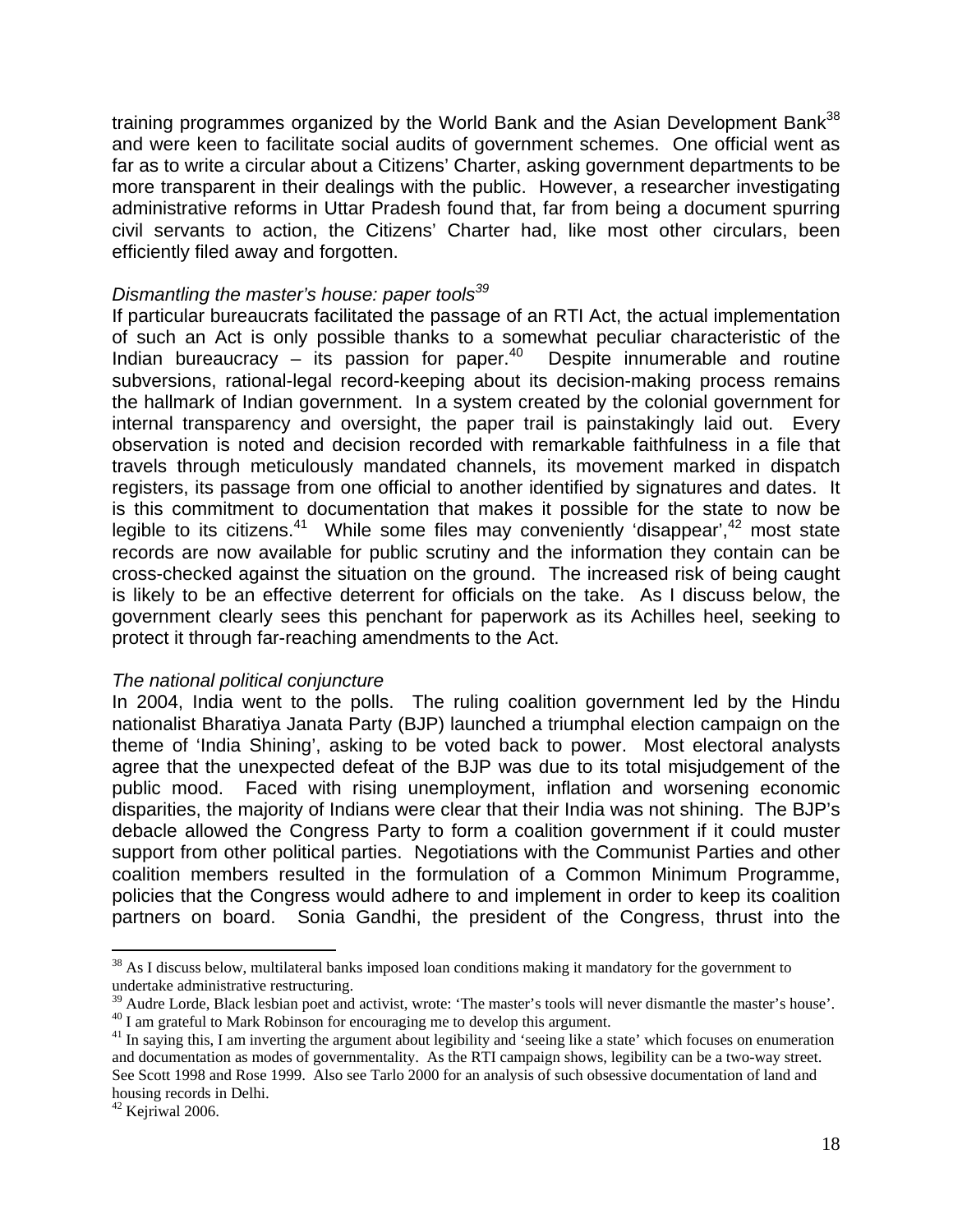leadership of this dynastic party by virtue of being the widow of Rajiv Gandhi, the former prime-minister who was assassinated by terrorists, was expected to stake a claim to the prime-ministership. Her candidature was loudly acclaimed by the Congress and equally loudly derided by the BJP (who harped on her foreign birth), when she shocked them all by gracefully declining to become PM. Gaining the moral high ground through this act of renunciation, Sonia Gandhi went on to form a National Advisory Council (which she headed) to implement the Common Minimum Programme. It included Aruna Roy of the MKSS and the economist Jean Dreze, key members of the NCPRI, and retired civil servant Naresh C. Saxena, who had supported the initiative throughout his career. The very first business of the NAC was to draft a national RTI Act, one of the promises of the Common Minimum Programme. This was then circulated around the world through Shekhar Singh's connections with the International Task Force on Transparency, initiated by Stiglitz as a part of the International Policy Dialogue, in order to get feedback.43 Sonia Gandhi forwarded the final draft together with a strongly-worded letter to the PM, urging the Cabinet to present this Bill before parliament. And the rest is history.

But how did the RTI reach the Common Minimum Programme? According to thenconvenor Shekhar Singh, before the elections, the NCPRI received a phone call from a Congress Party leader, saying that they wanted to include in their election manifesto the promise that they would enact and implement a comprehensive RTI Act. The NCPRI did not expect much to come out of this: election manifestos are notorious for being quickly forgotten after coming to power, and in any case, no one expected the Congress to win. But a couple of members sat down and drafted a short statement which was then included in the Congress manifesto. To their surprise, that statement found its way onto the CMP and thus to the NAC, where Sonia Gandhi together with NAC members who were associated with the NCPRI ensured that the RTI was finally presented in parliament to become a national law despite the quiet resistance of the bureaucracy (who tried to revive the ineffectual 2002 Act). $44$  The NAC went on to draft the National Rural Employment Guarantee Act which, like the RTI, received major support from the Left parties supporting the Congress government and is now being implemented across the country.

The balance of political power within the ruling party, and between the ruling party and its allies, is somewhat delicate. Sonia Gandhi seems to be convinced that the Congress was voted to power on the issue of development and that it has to deliver on its election promises to the poor. This has caused much tension within the Congress, with PM Manmohan Singh, Finance Minister Chidambaram and others committed to economic liberalization and containing the fiscal deficit (which they say will balloon with measures like the Employment Guarantee Act, a claim that is challenged by Left economists).

<sup>&</sup>lt;sup>43</sup> Comparing international experiences of RTI legislation, Shekhar Singh points out that the Indian Act had to be implemented in the relatively short time of six months. In contrast, the UK government was given five years to implement RTI legislation, during which period many sensitive documents 'disappeared'. Singh, speaking at a public meeting against the dilution of the RTI, organized by Sajha Manch at the Indian Social Institute, New Delhi, on September 5, 2006.

<sup>&</sup>lt;sup>44</sup> Interview with Shekhar Singh, 26 January 2006.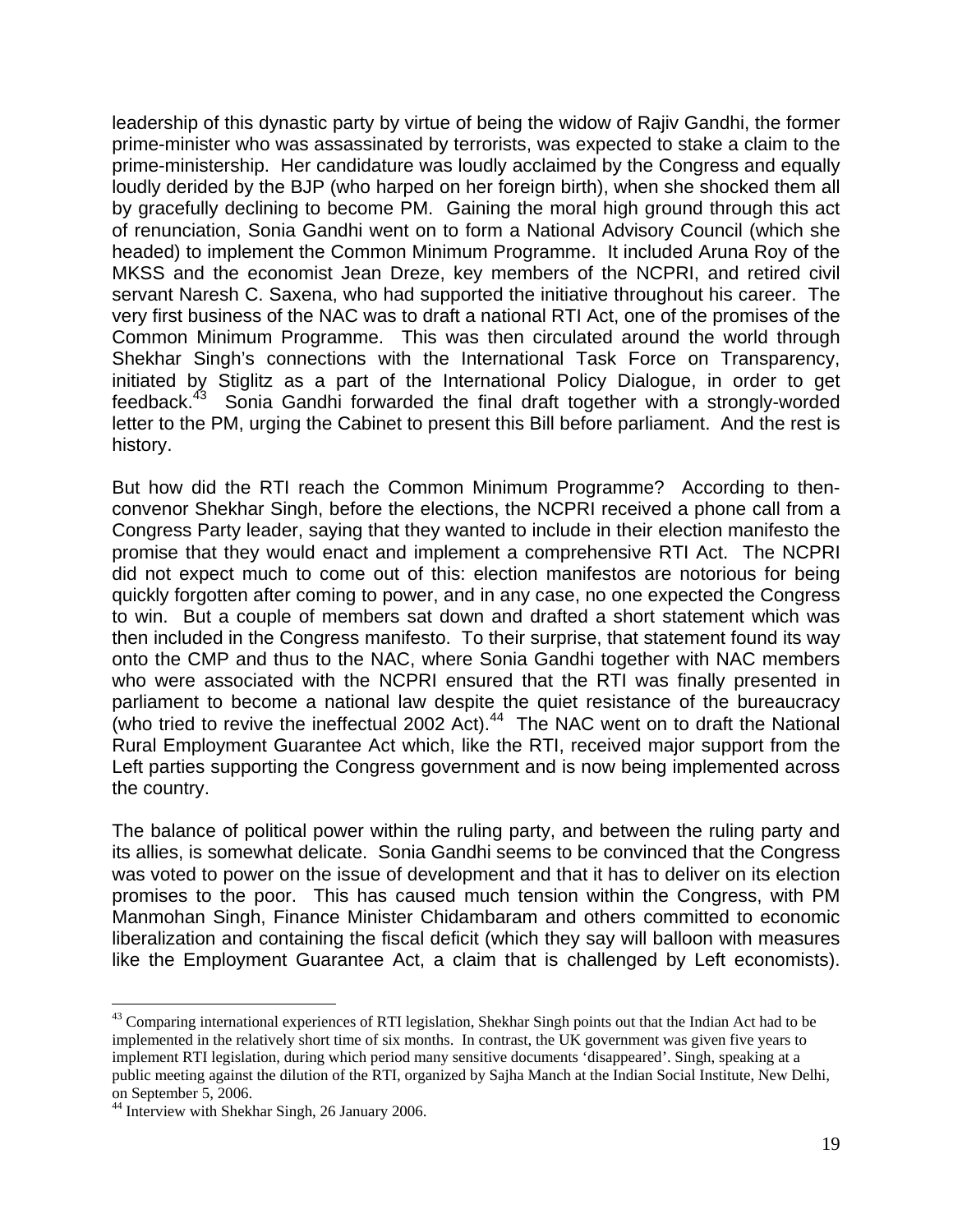However, the Left parties, whose support is essential to keep the Congress in power, back Sonia Gandhi's efforts to implement the CMP, the condition on which they decided to support a Congress government. The alliance has been a contentious one, with differences surfacing on several economic issues. But the unchallenged authority of Sonia Gandhi within the Congress, and the dependence of the Congress on the Left to stay in power, created a situation within which the progressive charter of the CMP could be pursued. The NAC is an advisory body and its efficacy is entirely dependent on these power equations continuing to prevail.<sup>45</sup> Recognizing that, in such a fluid situation, the efficacy of the NAC can be eclipsed at any time, Aruna Roy resigned from the Council in June 2006 in order to continue the campaigns for information and employment by mounting pressure from outside the government. For someone who left the civil service to become a rural activist, the move from the NAC back to the Campaign contains an echo of the past.

### *The international context: neoliberalism and good governance*

It cannot be a coincidence that more than forty countries enacted RTI laws in the last decade. Is the Indian campaign part of a growing global trend? If it is, then how exactly did transnational institutions and processes affect the Indian movement? It is hard to answer this question because Campaign activists prefer to highlight the indigenous roots of RTI initiatives and emphasize that the process leading up to the Indian legislation was qualitatively different from that in other countries.<sup>46</sup> They point out that nowhere else in the world was there such a popular upsurge to enact and implement the law. While this is indeed true, there *were* some international inputs into the Campaign. Some affiliates of the NCPRI such as the Commonwealth Human Rights Initiative participated in international networks around RTI and brought in the experiences of rights-based organizations abroad, especially in South Africa.<sup>47</sup>

The spread of RTI legislation across the world can also be traced to institutions radically different from the rights-based organizations discussed above. The right to information has been a key element of the World Bank and Asian Development Bank 'good governance' programmes.48 Transparency in public decision-making is seen as critical to creating a climate conducive to capital investment, where transnational firms can transact business without having to pay bribes. The pressure to enact transparency laws is exerted by imposing conditionalities on Bank loans.<sup>49</sup> Less emphasis is placed on a notion of transparency and participation that works downwards, making the state

1

<sup>&</sup>lt;sup>45</sup> At the time of writing, the NAC had also drafted a progressive National Rehabilitation Policy (n.b. not an Act); it would be interesting to see how that flies.

<sup>&</sup>lt;sup>46</sup> Emphasizing grassroots and national origins is an enduring feature of social movement politics in India where international links, however minor, are all too often seized upon by opponents as signs of co-option and corruption. For instance, the Narmada Bachao Andolan was often falsely accused by its critics of being foreign-funded and an instrument of 'foreign powers' who did not want India to develop. While social movements have to constantly prove their patriotism and their indigenous authenticity, governments get away with being fully hand-in-glove with the transnational capitalist order.<br><sup>47</sup> See http://www.freedominfo.org for coverage of RTI campaigns worldwide.

<sup>&</sup>lt;sup>48</sup> As stated above, many Indian bureaucrats have participated in the Bank's 'good governance' training programmes.

 $49$  Goldman 2005.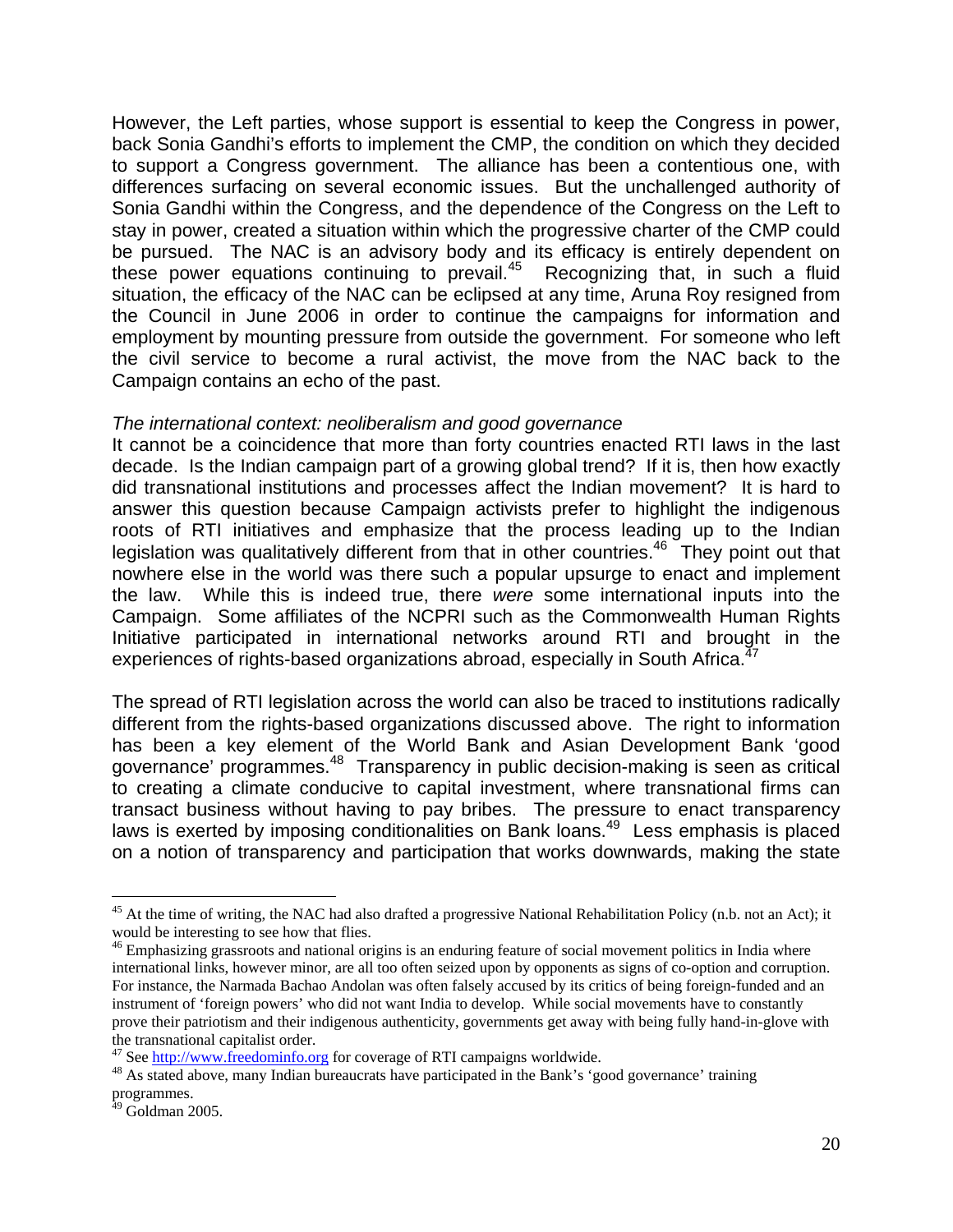accountable to its poorest citizens. The NCPRI leadership is careful to distance itself from the neoliberal demand for transparency. Nikhil Dey remarks, 'We need to deconstruct this language. Everyone's talking about participation, accountability, transparency, but what do they actually mean by it? $50^\circ$  While the Campaign uses a similar vocabulary of 'deepening democracy' through 'public accountability', it brings very different meanings to this discourse. As opposed to the neoliberal agenda of making the world safe for capitalism, the RTI Campaign yokes the issue of transparency to the effective implementation of state social security programmes for food and employment. Interestingly, in the case of the Bank-funded proposed water project in Delhi, the Parivartan and the NCPRI challenged the World Bank's stated commitment to the right to information by showing how partial and limited its notion of transparency was.

Yet, one can argue that the varied, even contradictory, meanings attached to the right to information create a fertile political field which indirectly assists the NCPRI's cause. Like the freedom struggle and other sprawling social movements, the NCPRI benefits from a rich and richly ambiguous set of understandings and aspirations.<sup>51</sup> The support that it has attracted from some quarters probably wouldn't pass muster if carefully scrutinized for ideological coherence. The Campaign's ability to harness these diverse energies and contradictory trends to a common cause should be celebrated, with caution.

### **Limitations and challenges**

While the NCPRI has charted a remarkably successful trajectory, its limitations and the challenges it faces also demand attention. Getting information can still be a time and spirit-sapping ordeal. Darshana, an activist with the Lok Shakti Manch in Bhalaswa, a resettlement colony in Delhi, describes how she was harassed and threatened by Delhi Development Authority officials for daring to file an RTI application.<sup>52</sup> Activists from Bal Vikas Dhara, an NGO working with slum-dwellers in Delhi, were made to pay Rs 2,000 as photocopying charges and make several trips, only to receive a stack of irrelevant papers.<sup>53</sup> When the Bhalaswa Lok Shakti Manch asked for a test-sample of the material used to build their sub-standard road, they were told to pay Rs 14,000, ostensibly the amount that the road-building agency would have to pay to hire a corecutting machine for extracting the sample. Instances of dilatory tactics, and even outright refusal, far outnumber the success stories of full and accurate information received and, even rarer, corrective action taken. Wajahat Habibullah, India's Chief Information Commissioner who emphasizes his autonomy by pointing out that, under the RTI Act, he is 'appointed not by the Indian government, but by India' admits that his office has taken up only a handful of complaints about information being denied.<sup>54</sup> In

<u>.</u>

<sup>&</sup>lt;sup>50</sup> Nikhil Dey, speaking at a conference 'Towards a Theory of Law and Social Movements' at Bangalore, on June 26, 2006.

 $\frac{51}{2}$  Amin 1988.<br><sup>52</sup> Hazards Centre public meeting on the RTI and the Delhi Master Plan, 1 December 2005.

 $<sup>53</sup>$  Public meeting against the dilution of the RTI, organized by Sajha Manch at the Indian Social Institute, New</sup> Delhi, on September 5, 2006.

<sup>&</sup>lt;sup>54</sup> Hazards Centre public meeting on the RTI, 22 February 2006.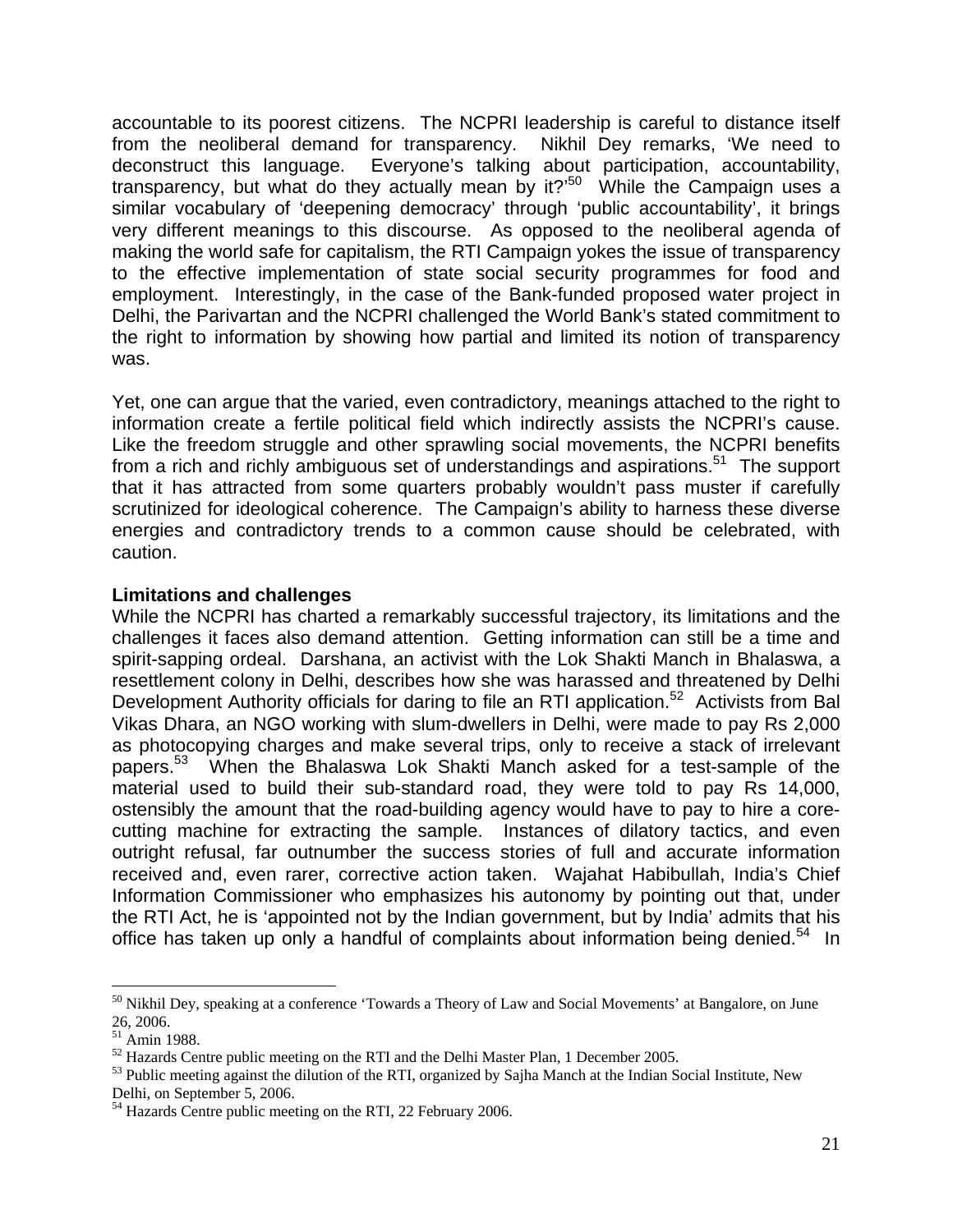none of these cases has anyone been penalized either.<sup>55</sup> Activists express their frustration with situations when, even after uncovering conclusive information, they were still unable to prevail upon the state to take action. As Shanta Toofani, a veteran activist with Ankur, a Delhi NGO working with slum-dwellers, dismissively declares, '*Sarkar ne garibon ko jhunjhuna pakda diya. RTI se bhrashtachar aur ghotala kahin kam huye?*' (The government's handed the poor a child's rattle to distract them. Have corruption and scams reduced as a result of RTI?). So far, it is unclear what other forms of action will be mobilized by the NCPRI's constituent members when confronted with the dilatory tactics and cumbersome procedures that corrupt and incompetent officials hide behind.

Another challenge to the right to information came in July 2006, when the bureaucracy struck back. Just six months after the Act came into effect, the Union Cabinet approved a set of amendments, crucially diluting the scope and power of the Act. The proposed amendments exempted from public scrutiny (i) file notings; (ii) documents 'under process'; (iii) documents related to competitive processes such as examinations; and (iv) documents recording the material basis of Cabinet decisions. All of these exemptions restrict citizens' ability to monitor the process of state decision-making. The NCPRI was swift to respond. In a lead editorial in *The Hindu*, Roy and Dey explained the significance of file notings:

What is a government file, why this furore about not wanting to share file notings? To most lay persons the government file is a musty compilation of important papers… Anyone who has had anything to do with *babus* (clerks) knows the diabolical significance and power the file holds to control many people's destiny. The government file has two parts to it. The right side, has the papers under consideration, (PUCs) and the left side has the 'notings', the process through which opinions are written down, added to, and approved or disapproved. These 'notings' reflect the deliberations on the PUCs and through a series of comments arrives at decisions. As the Chief Information Commission explained in a ruling on file notings: 'Most of the discussions on the subject/matter are recorded in the note sheets and decisions are mostly based on the recording in the note sheets and even the decisions are recorded on the note sheets. These recordings are generally known as 'file notings'.' This trail of responsibility and accountability is what the babus do not want disclosed. The government now wants to amend the RTI Act, so that file notings related to most matters are under wrap. As ordinary citizens we will not have access to the reasons for decisions that affect our lives, *many of which will be irreversible.* The paper trail, vital to establish a chain of accountability will now be invisible. It will protect the dishonest manipulators but also give no support to honest officers whose forthright views are overruled, who have to suffer the ignominy of being party to a bad decision they disagreed with.<sup>56</sup>

The Campaign followed up with a dharna in the heart of New Delhi, with jan sunvais, padyatras, public meetings and signature campaigns being organized every day.

<sup>&</sup>lt;sup>55</sup> Indian government rules make it extraordinarily hard for government official to be prosecuted.

<sup>56</sup> Roy and Dey 2006.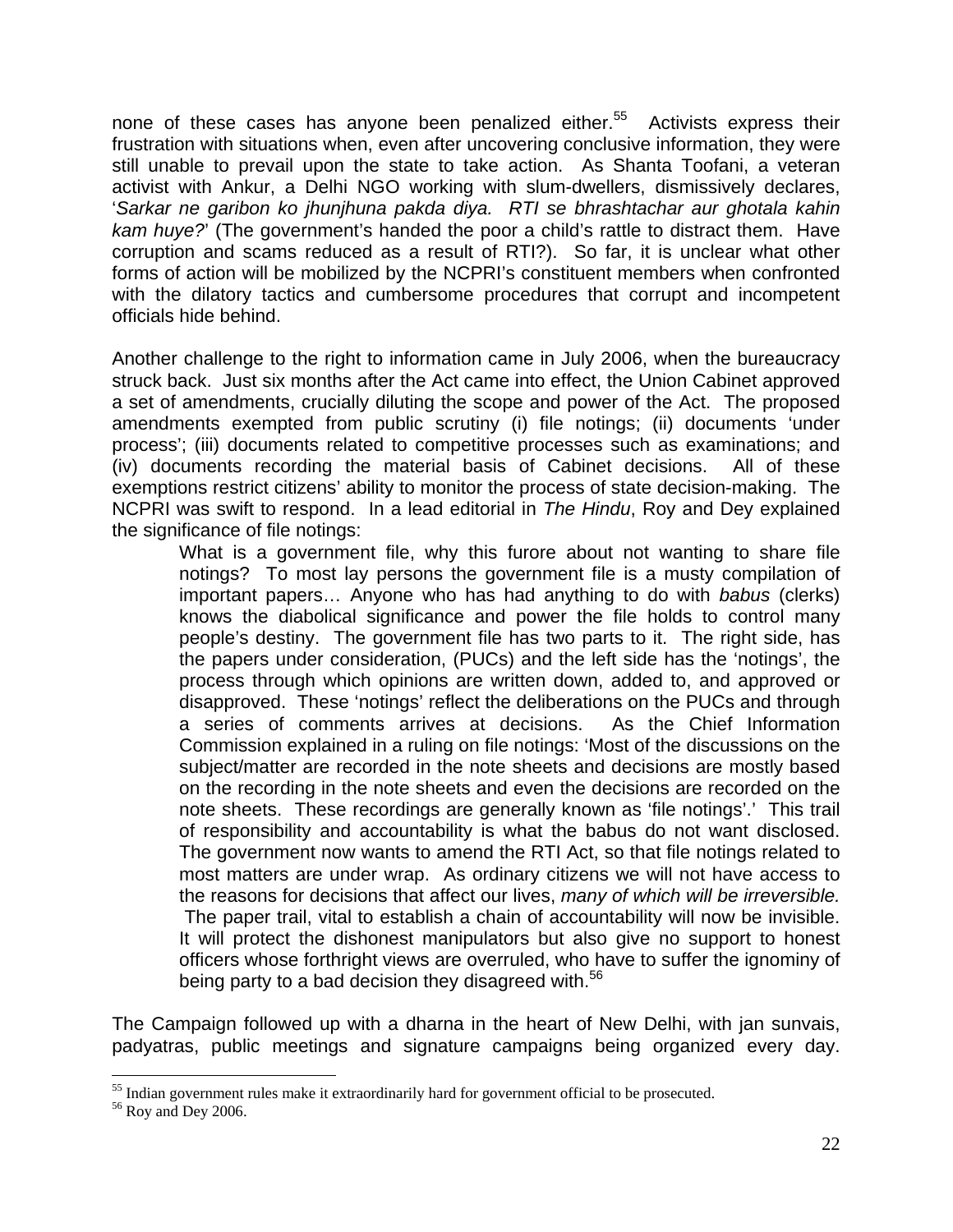Support for the dharna poured in, and the issue was extensively covered by the media. Ultimately, the Prime Minister withdrew the amendments from being placed before Parliament, stating that more consultations with stakeholders were required. Their victory notwithstanding, RTI activists remain very conscious of the entrenched hostility of the bureaucracy to the Act. When presenting this paper before an audience that included Aruna Roy and Nikhil Dey in June 2006, I had discussed how certain members of the civil service had facilitated the RTI. Taking issue with my analysis, Roy said firmly, 'The bureaucracy did not want the Act; they still don't want it'.<sup>57</sup> In the event, she was proven right. The very next month, the amendments came into view. Such attempts to take the teeth out of the Act will continue. Keeping the Act intact and implementing it will be a constant challenge.

There are some areas of social action where the Act has limited utility. The Right to Information campaign has thus far focused on *public* accountability as a legal guarantee. Some activists feel that a legal right that makes it incumbent on the government to share information is an important resource, but one that needs to be supplemented by a legal right to greater *private* accountability. Corporate practices that have become more and more consequential in public life thanks to structural adjustment policies still remain off the record. The NCPRI has held that corporate firms are actually required to submit a great deal of information to the government and, for a start, this could be made available to citizens. Information on labour and environmental practices, for instance, could thus be available for public scrutiny. RTI activists also point out that the RTI is only one weapon out of many in a social movement's armoury; one shouldn't expect it to be a magic bullet that destroys all ills at one go.

A more complex issue that has implications for the RTI is the gap between law and justice. The NCPRI seeks to enforce a rational-legal bureaucracy, where rules are strictly followed and erring officials penalized. While upholding the rule of law is generally a desirable public practice, what happens when the law is unjust? Harsh Mander observes that, in the current context of neoliberalism, laws are exercised to enforce contracts and uphold property rights, not to deliver social justice.<sup>58</sup> In an unequal society, the poor are often compelled to violate the law in order to survive. Poor adivasis cultivate illegal encroachments on land designated as under the control of the Forest Department. Poor urban migrants squat on public land to which they are not entitled. As Dunu Roy, a veteran radical environmental activist, points out, the RTI can be used by wildlife conservationists to evict forest-dwellers from national parks and by urban citizens' groups to evict slum-dwellers, who demand information on what action the government has taken against such 'criminals'. In the abstract, the Act empowers all citizens; in practice, it may do so in ways that further jeopardize the survival strategies of the poor.

 $57$  Workshop on 'Law and Social Movements'. Bangalore, June 26, 2006.<br> $58$  Interview with Harsh Mander, 15 May 2006.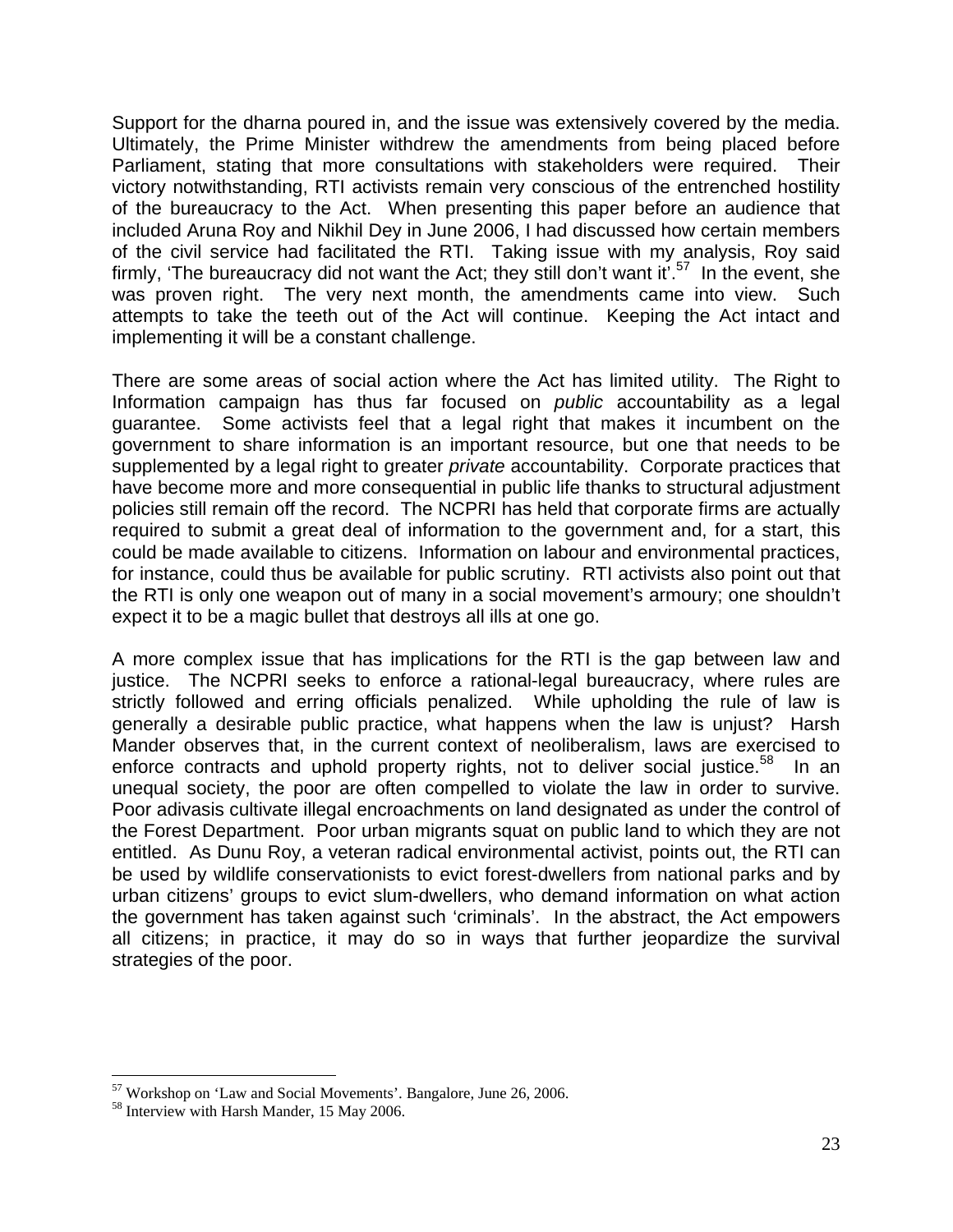I conclude with a half-formed question that bothers me:<sup>59</sup> The relationship between knowledge and power is neither self-evident nor transparent. Power works most effectively when it is not readily available for analysis, when it seeps into consciousness to become 'common sense'. The NCPRI has focused its attention on information as the sole component of a strategy to unravel powerful state practices and create greater political knowledge/awareness. Does the Act's dominant understanding of knowledge (as something embodied in documentary information) constrain its critical scope and effectiveness? Reflecting on their experience with eliciting information from government agencies, many activists point out that the most crucial elements of knowledge that orient actions don't ever make it onto paper. Ingrained class, caste and gender prejudices and other implicit social understandings powerfully shape state practices but elude being pinned down, or traced through an analysis of government records. Without a paper trail to follow, can the NCPRI's focus on public transparency reckon with these tacit forms of knowledge to allow their power to be challenged?

And then there is the inverse: power that is blatantly, nakedly corrupt. Where knowledge is available, but to no avail. When the truth *doesn't* set you free. All over India, the assault on lands, natural resources and labouring people has achieved a frightening momentum. Governments openly declare that they will give gift corporate firms huge chunks of land at a discount, tax-free and exempt from labour laws, to set up Special Economic Zones. In the so-called public interest of earning foreign exchange and economic growth, numberless people will be displaced, their lives destroyed along with the landscapes they inhabit. This information is there for all to see. And yet it moves no one.<sup>60</sup> Faced every day with a surfeit of information about the abuse of power, most citizens simply shrug their shoulders and walk away. How does the Right to Information help in situations of entrenched and normalized inequality, where indifference and apathy prevail in the public sphere? Perhaps it doesn't help, and to expect it to address all the complexities of knowledge, consciousness and collective action is unrealistic and unfair. Perhaps all that one needs to remember is that, for bringing about a better world, the Act is an achievement for the present and the future: 'It's given us a here and now. And even when the revolution comes, we'll need the RTI to make power accountable'.<sup>61</sup>

 $59$  It is addressed not to the NCPRI alone but to the larger community of political activists for whom changing social consciousness is integral to the work of struggling for social change.

 $60$  Arvind Rajagopal makes a different but related argument when he points out that, despite media coverage clearly establishing the culpability of the state in of the Gujarat communal riots in 2002, Hindu television viewers remained unshaken in their belief that Muslims were aggressors, not victims. Where entrenched beliefs prevail, access to facts does not necessarily lead to more accurate analysis.

<sup>&</sup>lt;sup>61</sup> Nikhil Dey, speaking at a conference 'Towards a Theory of Law and Social Movements' at Bangalore, on June 26, 2006.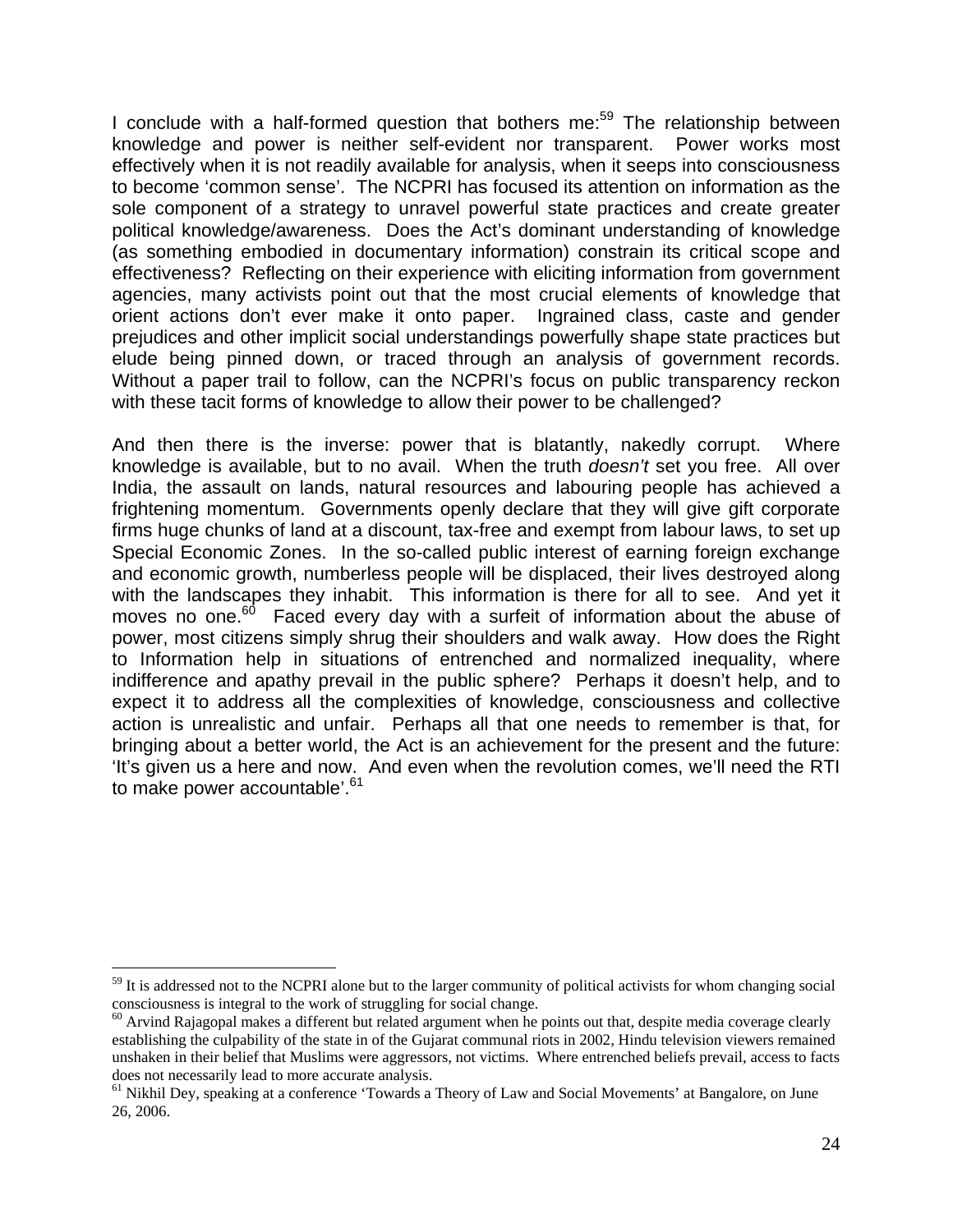### **Acknowledgements**

This paper owes a great deal to the generosity of many people. Despite the rigours and dauntingly hectic schedules of an activist life, RTI campaigners gave me their time and attention. I am especially grateful to Nikhil Dey, Arvind Kejriwal, Harsh Mander, Aruna Roy, Naresh C. Saxena, and Shekhar Singh for giving me the benefit of their experiences and insights. I must also record my debt to the Campaign as a collective far greater than the sum of its parts, for inspiring action and reflection. Over the years, Dunu Roy has always provoked me to think harder, and this paper has benefited from his critical spirit. Thanks to Rahul N. Ram for first suggesting that I study the RTI and supporting my efforts in vital ways. I am grateful to the Institute of Development Studies, Sussex, for enabling this study and providing a comparative framework for it. Thanks to Richard Fox, John Gaventa, Gary Hawes, and Mark Robinson and the other scholars in our team.

### **References**

Amin, Shahid (1988) 'Gandhi as Mahatma' in Ranajit Guha and Gayatri C. Spivak (eds), *Selected Subaltern Studies*, Oxford University Press: New York

Baviskar, Amita (2005) 'Red in Tooth and Claw?: Searching for Class in Struggles over Nature' in Raka Ray and Mary Katzenstein (eds) *Social Movements in India: Poverty, Power, and Politics*, Rowman and Littlefield: Lanham, MD

----------(2003) 'Tribal Politics and Discourses of Environmentalism' in Paul Greenough and Anna Tsing (eds) *Nature in the Global South: Environmental Projects in South and Southeast Asia,* Duke University Press: Durham

---------- (2001) 'Written on the Body, Written on the Land: Violence and Environmental Struggles in Central India' in Nancy Peluso and Michael Watts (eds) *Violent Environments*, Cornell University Press: Ithaca

---------- (1995) *In the Belly of the River: Tribal Conflicts over Development in the Narmada Valley*, Oxford University Press: Delhi

Fox, Jonathan and L. David Brown (eds) (1998) *The Struggle for Accountability: The World Bank, NGOs and Grassroots Movements*, MIT Press: Cambridge

Goetz, Anne Marie and Rob Jenkins (2004) *Reinventing Accountability: Making Democracy Work for Human Development*, Palgrave: London

Goldman, Michael (2005) *Imperial Nature: The World Bank and Struggles for Social Justice in the Age of Globalization*, Yale University Press: New Haven, CT

Gupta, Akhil (1995) 'Blurred Boundaries: The Discourse of Corruption, the Culture of Politics, and the Imagined State', *American Ethnologist*. 22. 2: 375-402